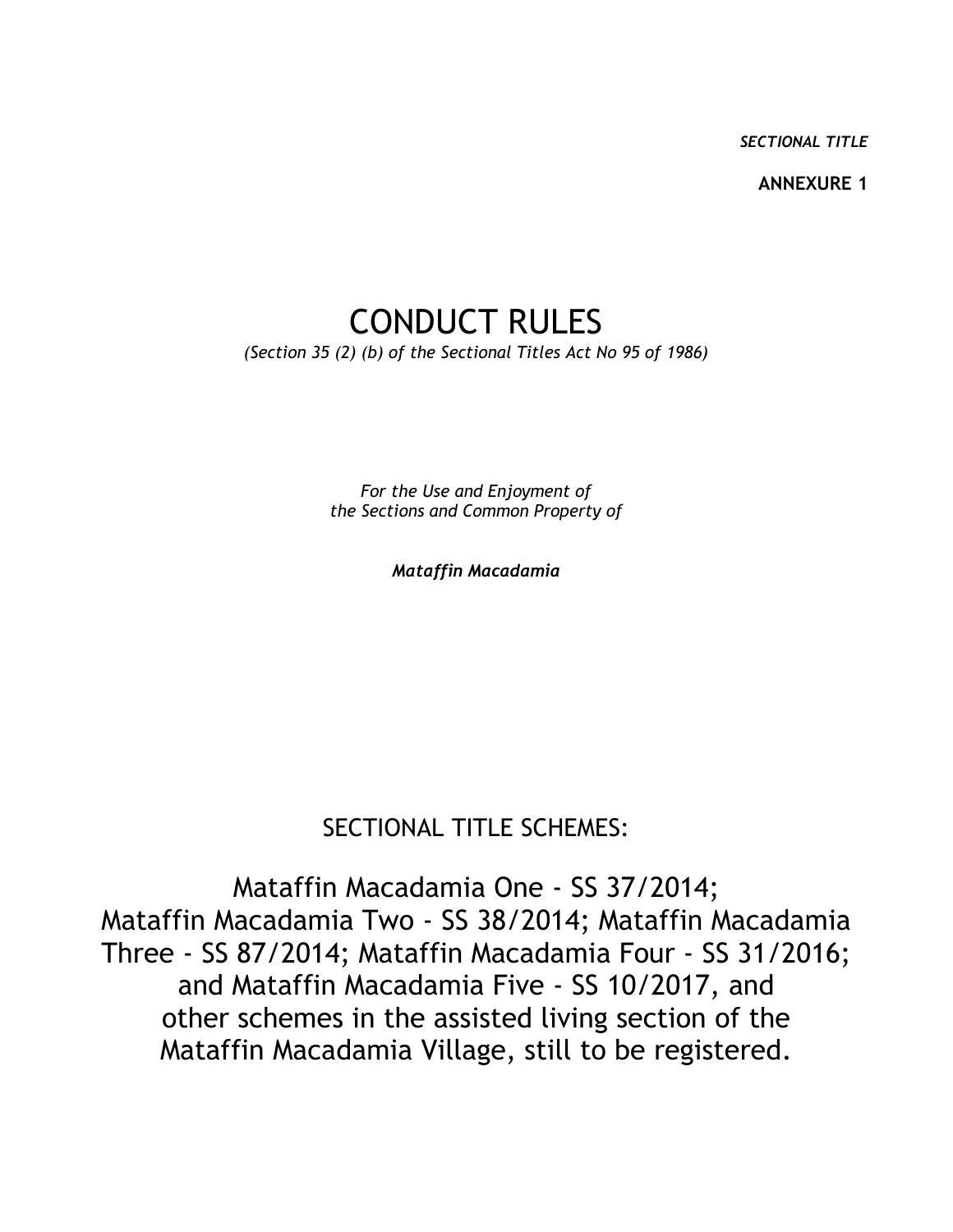# **TABLE OF CONTENTS**

| <b>PRELIMINARY</b> |                       | <b>PAGE</b>  |
|--------------------|-----------------------|--------------|
| Α.                 | <b>RECORDAL</b>       | 1            |
| В.                 | <b>APPLICABILITY</b>  | 1            |
| C.                 | <b>INTERPRETATION</b> | 1            |
| D.                 | <b>DEFINITIONS</b>    | $\mathbf{2}$ |
| Ε.                 | <b>DIRECTIVES</b>     | $\mathbf{3}$ |
| F.                 | <b>GUIDELINES</b>     | 3            |
|                    |                       |              |

| <b>RULES</b> |                                                                                                                      | <b>PAGE</b>             |
|--------------|----------------------------------------------------------------------------------------------------------------------|-------------------------|
| 1.           | <b>PETS</b>                                                                                                          | $\overline{\mathbf{4}}$ |
| 2.           | <b>REFUSE DISPOSAL</b>                                                                                               | $\overline{\mathbf{4}}$ |
| 3.           | <b>PARKING AND DRIVING OF VEHICLES</b>                                                                               | 5                       |
| 4.           | DAMAGE, ALTERATIONS OR ADDITIONS TO<br>THE COMMON PROPERTY AND STRUCTURAL<br>ALTERATIONS TO THE INTERIOR OF SECTIONS | $6 - 10$                |
| 5.           | APPEARANCE FROM THE OUTSIDE AND<br>OBSTRUCTIONS TO THE COMMON PROPERTY                                               | 10                      |
| 6.           | <b>SIGNS AND NOTICES</b>                                                                                             | 11                      |
| 7.           | <b>LITTERING</b>                                                                                                     | 11                      |
| 8.           | <b>LAUNDRY</b>                                                                                                       | 11                      |
| 9.           | STORAGE OF INFLAMMATORY MATERIAL<br>AND OTHER DANGEROUS ACTS                                                         | 12                      |
| 10.          | SELLING, LETTING AND OCCUPANCY                                                                                       | 12                      |
| 11.          | <b>ERADICATION OF PESTS</b>                                                                                          | 13                      |
| 12.          | USAGE OF SECTIONS, EXCLUSIVE USE AREAS,<br><b>COMMON PROPERTY AND RELATED MATTERS</b>                                | 13                      |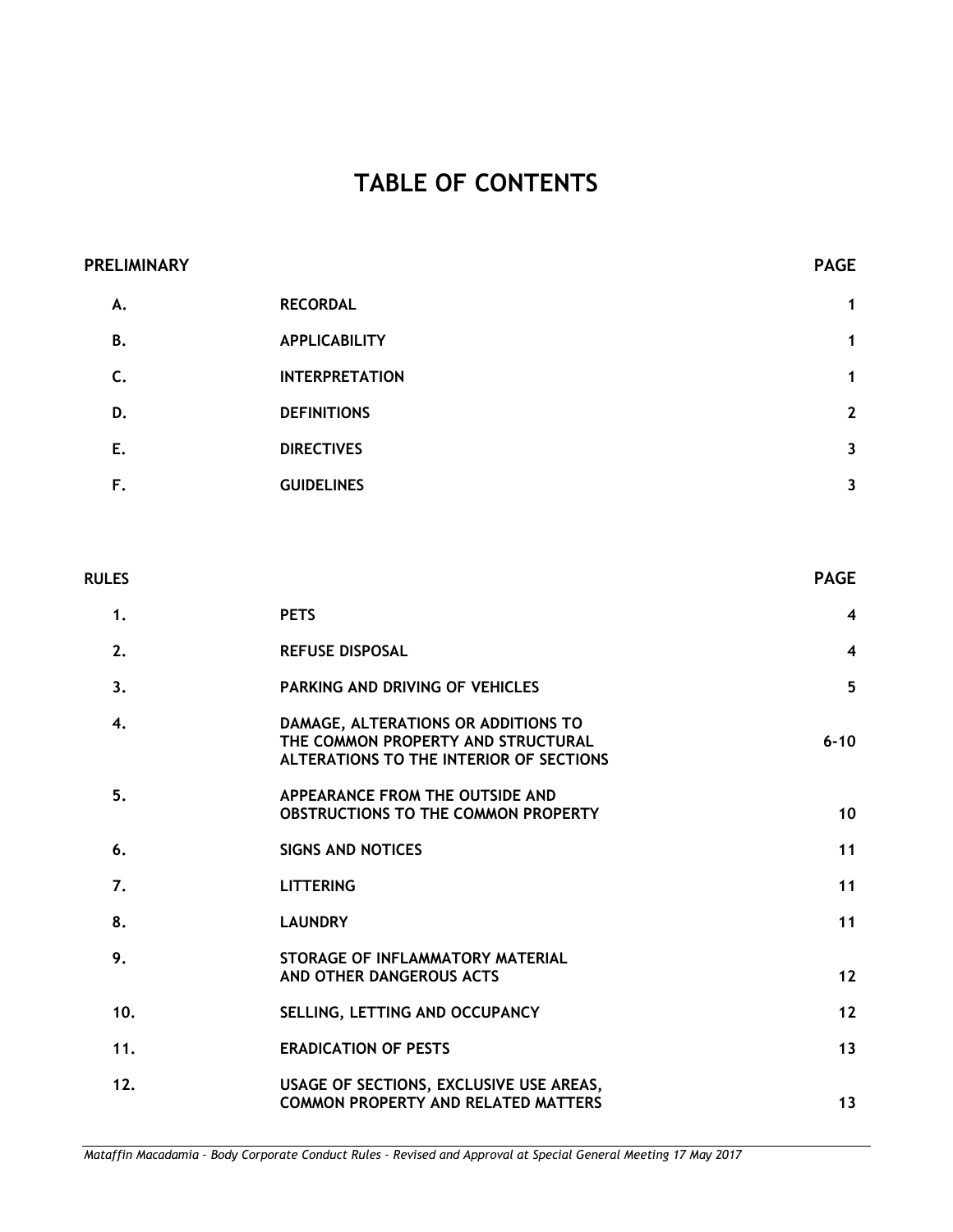| 13. | NOISE, DISTURBANCE AND NUISANCE | 14 |
|-----|---------------------------------|----|
| 14. | <b>SECURITY</b>                 | 15 |
| 15. | <b>INSURANCE</b>                | 15 |
| 16. | <b>CONTRAVENTION OF RULES</b>   | 15 |
| 17. | <b>IMPOSITION OF PENALTIES</b>  | 16 |
| 18. | FIRE FIGHTING EQUIPMENT         | 17 |
| 19. | <b>COMPLAINTS</b>               | 17 |
| 20. | <b>RELAXATION OF RULES</b>      | 17 |
| 21. | <b>CARE</b>                     | 17 |
| 22. | <b>DOMESTIC HELP</b>            | 18 |
| 23. | <b>LEVIES</b>                   | 18 |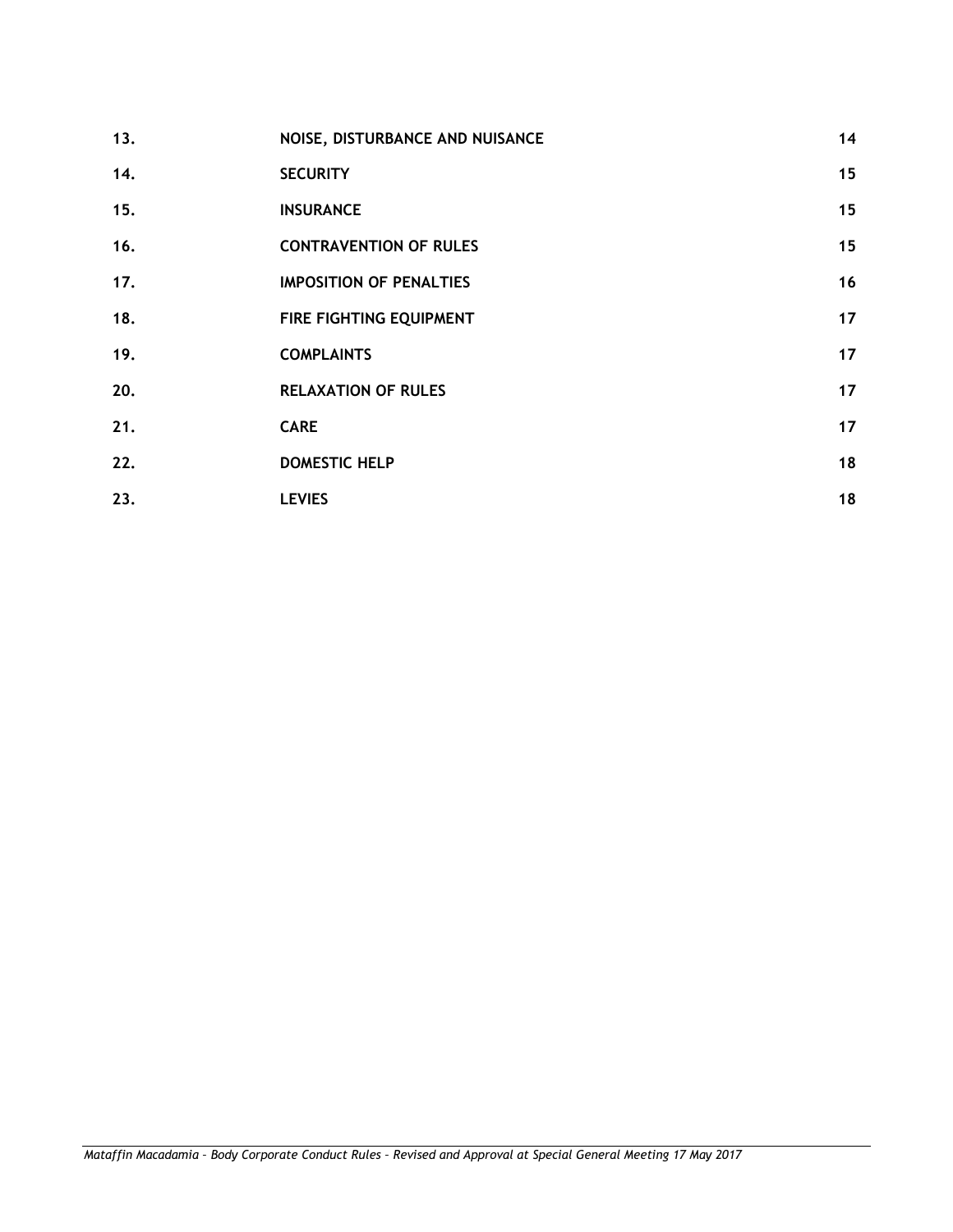# **A. RECORDAL**

- (1) The Care Centre has been established by the developers and is run by the Macadamia Care Centre to provide various levels of assistance and health care to members living in the assisted living section of the Mataffin Macadamia Village.
- (2) It is recorded that the Care Centre is located within the Mataffin Macadamia Village as governed by the Mataffin Macadamia Home Owners Association RF NPC, its MOI and the house rules as approved by its members and as amended from time-to-time.
- (3) As such the MOI and house rules stipulate the general constitutional and ideal behavioural guidelines and rules for all those within the village including for those of the sectional title sections of the village.
- (4) Therefore the MOI and house rules apply *mutatis mutandis* to the trustees, employees and residents of the sectional title sections, Care Centre and these conduct rules sets out the provisions that specifically applies to the residents of the assisted living sectional title sections.

# **B. APPLICABILITY**

- (1) These conduct rules, the provisions of Management Rule 68, and of Section 44 of the Sectional Titles Act, No 95 of 1986, as amended from time to time, are applicable to and binding upon the trustees, the manager (if so contracted), the managing agent (if so contracted), and all owners residents and employees.
- <span id="page-3-0"></span>(2) It shall be the responsibility of an owner to ensure compliance with these Rules by the tenant (lessee) or the occupier of his section, including, his or their employees and contractors, visitors (guests) and family members.
- (3) It is the duty and responsibility of each resident to ensure that he/she obtains a copy of the most recently approved MOI, house rules and conduct rules. Should there be a change to the MOI, house rules and/or conduct rules the trustees of the body corporate will inform the residents accordingly.
- (4) An owner is strictly liable for payment in respect of any damages caused by and for any penalty imposed on him or on any person referred to in clause [\(1\).](#page-3-0)

# **C. INTERPRETATION**

- (1) Bar any definitions set out herein, terms used herein shall have the meaning as set out in the house rules.
- (2) Unless specifically stipulated, should there be any inconsistency between the provisions of these conduct rules and the house rules, the provisions of the house rules shall prevail.
- (3) The Board process and legalities and penalty clauses as contained in the house rules shall be read to be the Trustee process and the trustees shall have the powers as contained in the legalities and penalty clauses.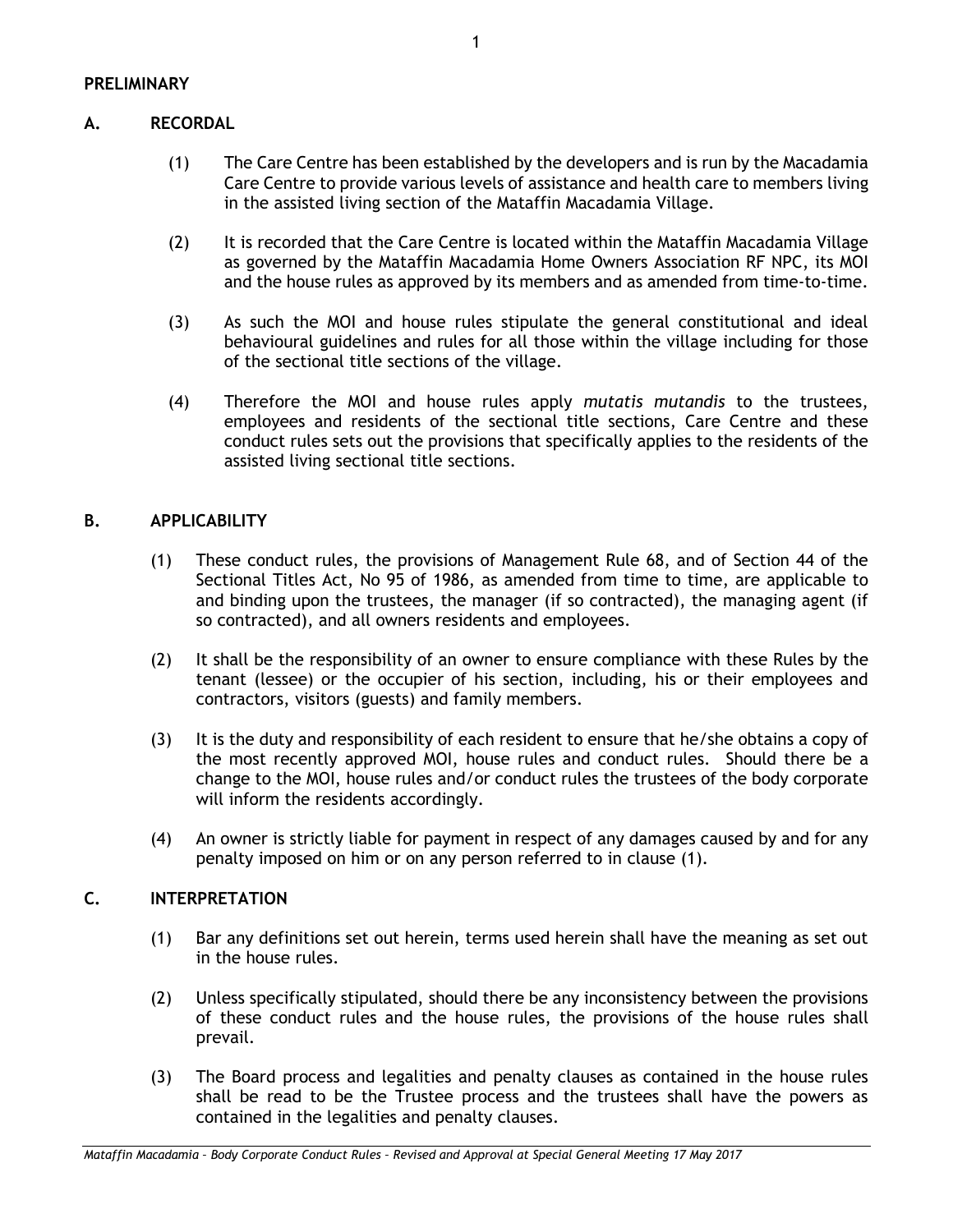- (4) The clause headings are for convenient reference and shall be disregarded in constructing these conduct rules.
- (5) Unless the context clearly indicates a contrary intention:-
	- (a) The singular shall include the plural and vice versa; and
	- (b) A reference to any one gender shall include the other genders; and
	- (c) A reference to natural persons includes juristic persons, trusts and partnerships and vice versa.
- (6) Words and expressions defined in the Sectional Titles Act, No 95 of 1986 and annexures thereto, shall, in all conduct rules, unless inconsistent with the context, bear the meaning assigned to such words and expressions in the Act and annexures thereto.
- (7) When any number of days is prescribed in these conduct rules, the same shall be reckoned exclusively of the first and inclusively of the last day unless the last day falls on a Saturday, Sunday or proclaimed public holiday in the Republic of South Africa, in which event the last day shall be the next succeeding day which is not a Saturday, Sunday or proclaimed public holiday.
- (8) Where numbers are expressed in words and in numerals in these conduct rules, the words shall prevail if there is any conflict between the two.

## **D. DEFINITIONS**

In the conduct rules the following terms shall, unless the context otherwise requires, have the meanings hereafter assigned to them:

- (1) **"conduct rules"** means these rules as set out herein as amended from time-totime, governing the conduct of the residents;
- (2) **"resident"** means the meaning ascribed to it as in the house rules and including occupier;
- (3) **"section"** means a portion of the sectional title scheme as occupied by a resident;
- (4) "house rules" means the house rules of the Mataffin Macadamia Home Owners Association;
- (5) "Care Centre" means the Care Centre situated in the Mataffin Macadamia Village and run by Macadamia Clinic (Pty) Ltd.

## **E. DIRECTIVES**

- (1) The trustees may from time to time issue Directives in connection with any Conduct Rule.
- (2) The Directives shall not be in conflict with any Management or Conduct Rule.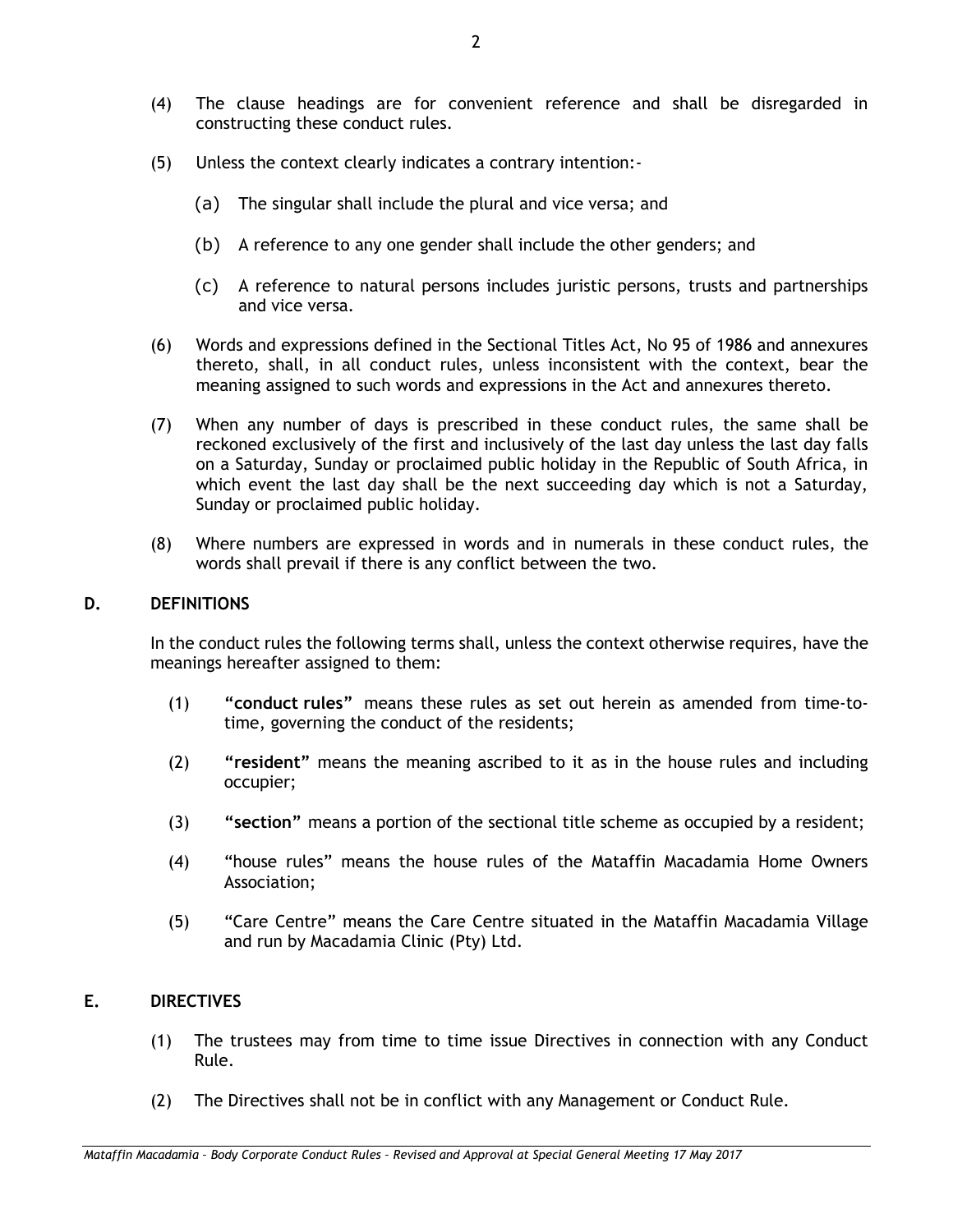(3) The Directives shall provide direction as to the practical application of a Conduct Rule. The trustees may through their Directives regulate, guide and clarify practical matters pertaining to a Conduct Rule. The trustees are not authorised to create further conduct rules through their issuing of Directives.

## **F. GUIDELINES**

- (1) Subject to the aesthetic rules and approval process contained in the house rules required to be adhered to by all residents, including the Care Centre, the trustees shall from time to time prepare and revise guidelines in respect of alterations or additions referred to in Conduct Rule [4.](#page-8-0) The guidelines may contain specifications and sketch plans as to the nature, design, material, colour and manner of installation required in respect of alterations or additions to ensure uniformity of construction.
- (2) Unless the existing guidelines were approved by ordinary resolution taken by the majority of members at the meeting at which these conduct rules were adopted, the guidelines shall be so adopted at the first subsequent annual general meeting.
- (3) At every subsequent annual general meeting any amendments proposed by the trustees shall be tabled for consideration and approved by the majority of members by ordinary resolution, with or without amendment.
- (4) The guidelines shall, by virtue of these conduct rules, be binding upon owners and occupiers and shall be strictly adhered to by them.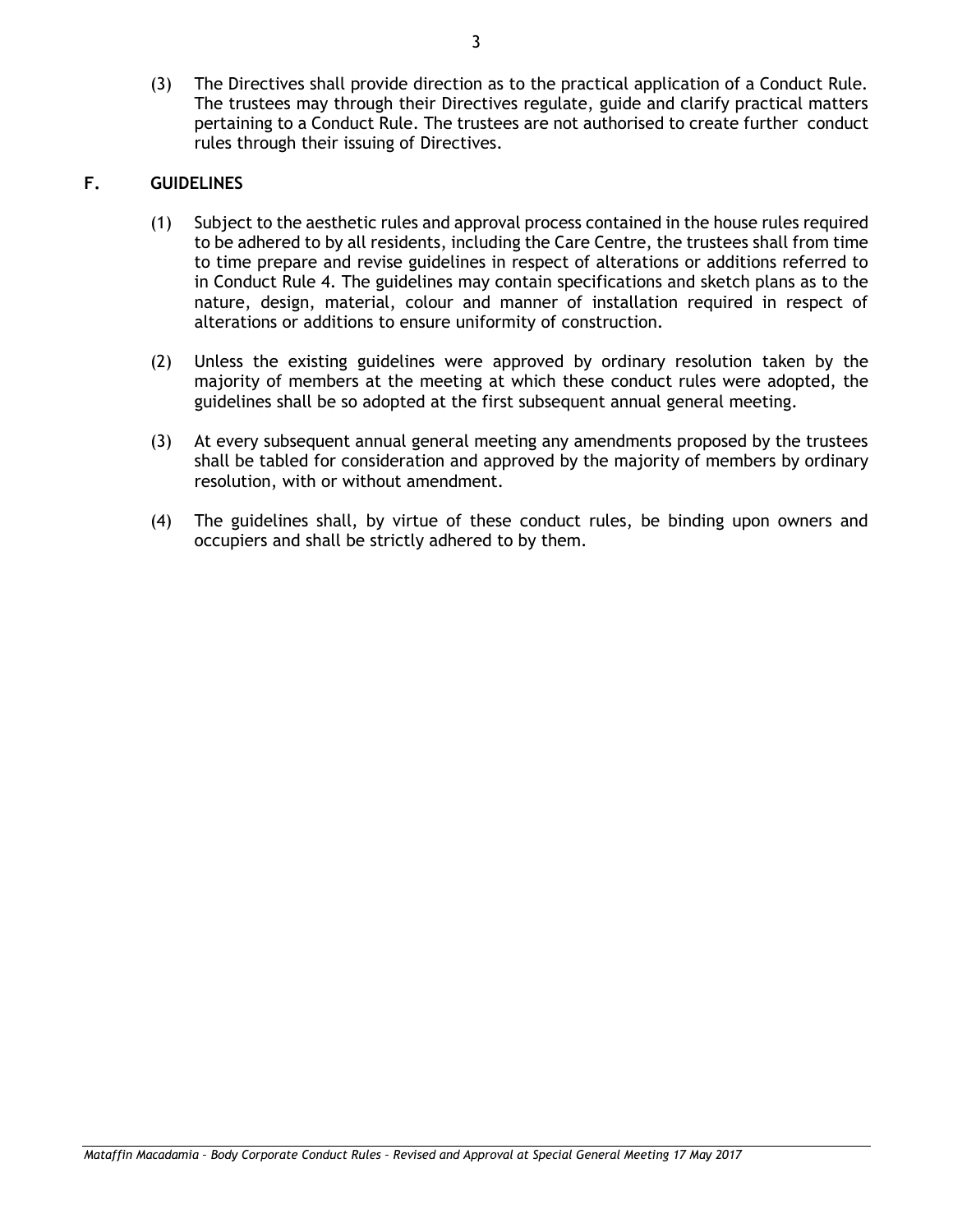#### <span id="page-6-1"></span>**1. PETS**

- 1.1. An owner or resident shall not keep any carnivorous or canine animal, insect or reptile in a section or on the common property.
- 1.2. Upon the breach of, or non-compliance with this Rule, the owner of the relevant section may become liable for a fine imposed in terms of Conduct Rule [16.](#page-17-0)
- 1.3. In suitable circumstances, the trustees may apply to a Court having jurisdiction, for an order or interdict for the removal of the animal, insect or reptile from a section or the common property, and the owner of the relevant section shall be liable for such costs as are referred to in Management Rule 31(5), relating to the application.
- 1.4. An owner or resident of a section shall not without the consent in writing of the trustees, which approval may not be unreasonably withheld, keep any bird or fish in a section or on the common property.
- <span id="page-6-0"></span>1.5. When granting such approval the trustees may prescribe any reasonable conditions.
- 1.6. The trustees may withdraw such approval in the event of any breach of any condition prescribed in terms of clause [1.5](#page-6-0) above.

#### **2. REFUSE DISPOSAL**

- 2.1. An owner or resident of a section shall:-
	- 2.1.1. Ensure that before refuse is placed in the refuse bin it is securely wrapped in a suitable strong plastic bag, and in the case of tins or other containers, completely drained, before it is placed in such plastic bag and such refuse bin;
	- 2.1.2. For the purpose of having the refuse collected, place such plastic bag within the refuse bin.
- 2.2. An owner or occupier shall not allow any refuse for the disposal of which he is responsible, to remain in any entrance or passage, staircase or any other part of the common property.
- 2.3. An owner or occupier of a section shall comply with any other Directives issued by the trustees regarding refuse disposal.

Upon the breach of, or non-compliance with, the provisions of this Rule, the owner of the relevant section may become liable for a fine imposed in terms of Conduct Rule [16.](#page-17-0)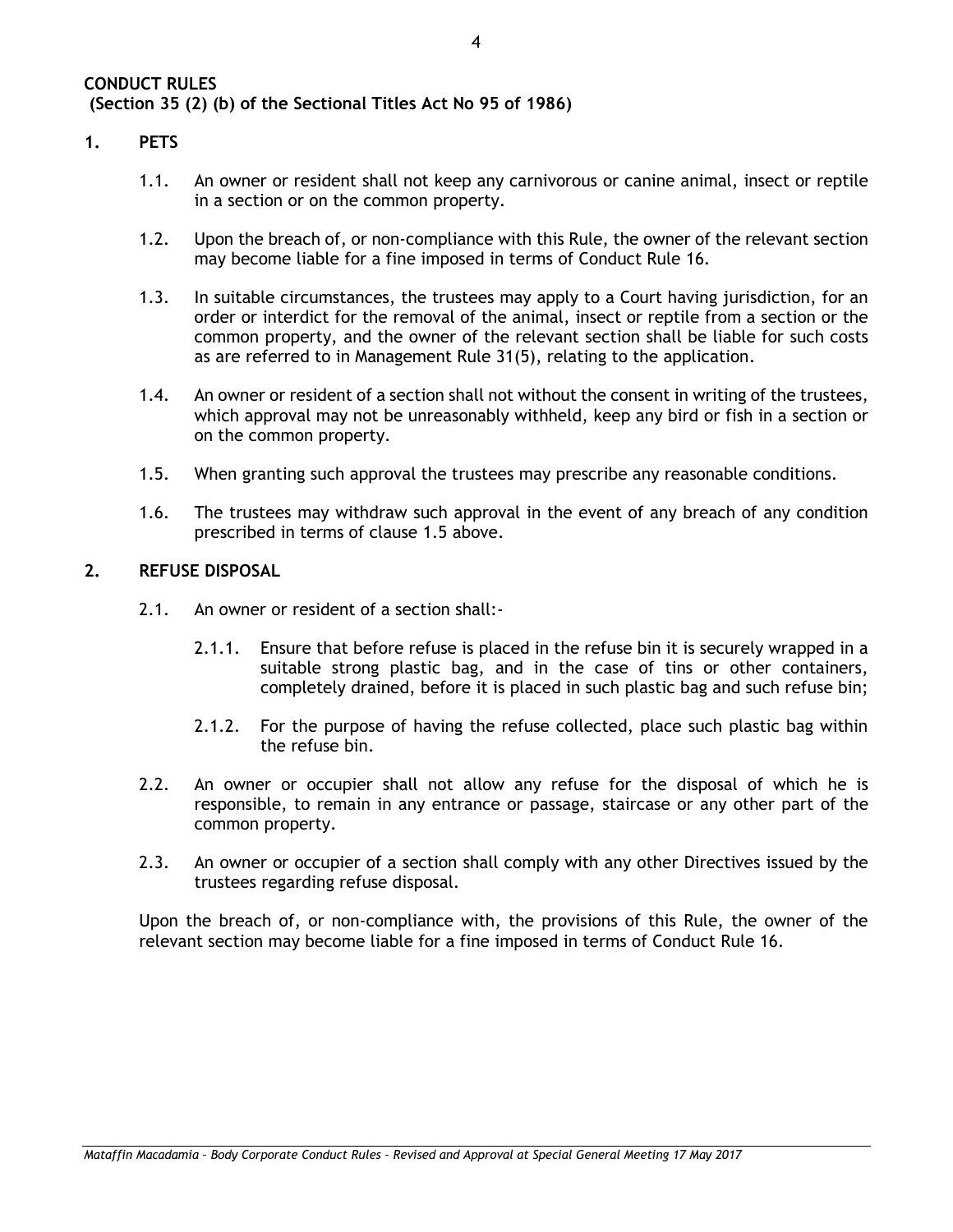#### <span id="page-7-0"></span>**3. PARKING AND DRIVING OF VEHICLES**

- 3.1. No owners or occupier shall park or stand any vehicle upon the common property outside of his/her allocated parking area or permit or allow any vehicle under the control of a visitor to be parked or stood upon outside of the visitors designated parking area on the common property, without the consent of the trustees in writing.
- 3.2. Trucks, caravans, trailers, boats or other heavy vehicles may not be parked on the common property without the prior written consent of the trustees.
- 3.3. All Owners and occupiers shall:-
	- 3.3.1. Observe all road signs on the common property;
	- 3.3.2. Ensure that they do not exceed a speed of 15 (fifteen) kilometers per hour when driving their vehicles on any part of the common property;
	- 3.3.3. Ensure that their vehicles, and the vehicles of their visitors and guests, do not drip oil or brake fluid on the common property or in any other way deface the common property including the exit and entrance gates. Non-compliance shall be subject to the imposition of a fine in terms of Conduct Rule [16;](#page-17-0)
- 3.4. Owners or occupiers shall not:-
	- 3.4.1. Drive their vehicles within the common property in any manner that creates a nuisance;
	- 3.4.2. Allow any unlicensed person to drive any vehicle within the common property;
	- 3.4.3. Be permitted to dismantle or effect major repairs to any vehicle on any portion of the common property, an exclusive use area or in a section;
	- 3.4.4. Be allowed to reside or sleep in a vehicle, garage or any part of the common property;
	- 3.4.5. Be allowed to play music in excess of 7 decibels above the ambient sound from a stationery vehicle.
	- 3.4.6. The parking of vehicles within a section or upon the common property is subject to the express condition that every vehicle is parked at the owner's risk and responsibility and no liability shall attach to the body corporate or its agents or any of their employees for any loss or damage of whatever nature which the owner, or any person claiming through or under him, may suffer in consequence of his or her vehicle having been parked on the common property.
	- 3.4.7. An owner or resident shall comply with any further Directives issued by the trustees in respect of this Conduct Rule.
	- 3.4.8. The trustees may in accordance with Conduct Rule [16.2](#page-17-1) cause to be removed or towed away, or its wheels to be clamped, at the risk and expense, including payment of a release penalty to be determined by the trustees from time to time, any vehicle parked, stood or abandoned in contravention of these conduct rules.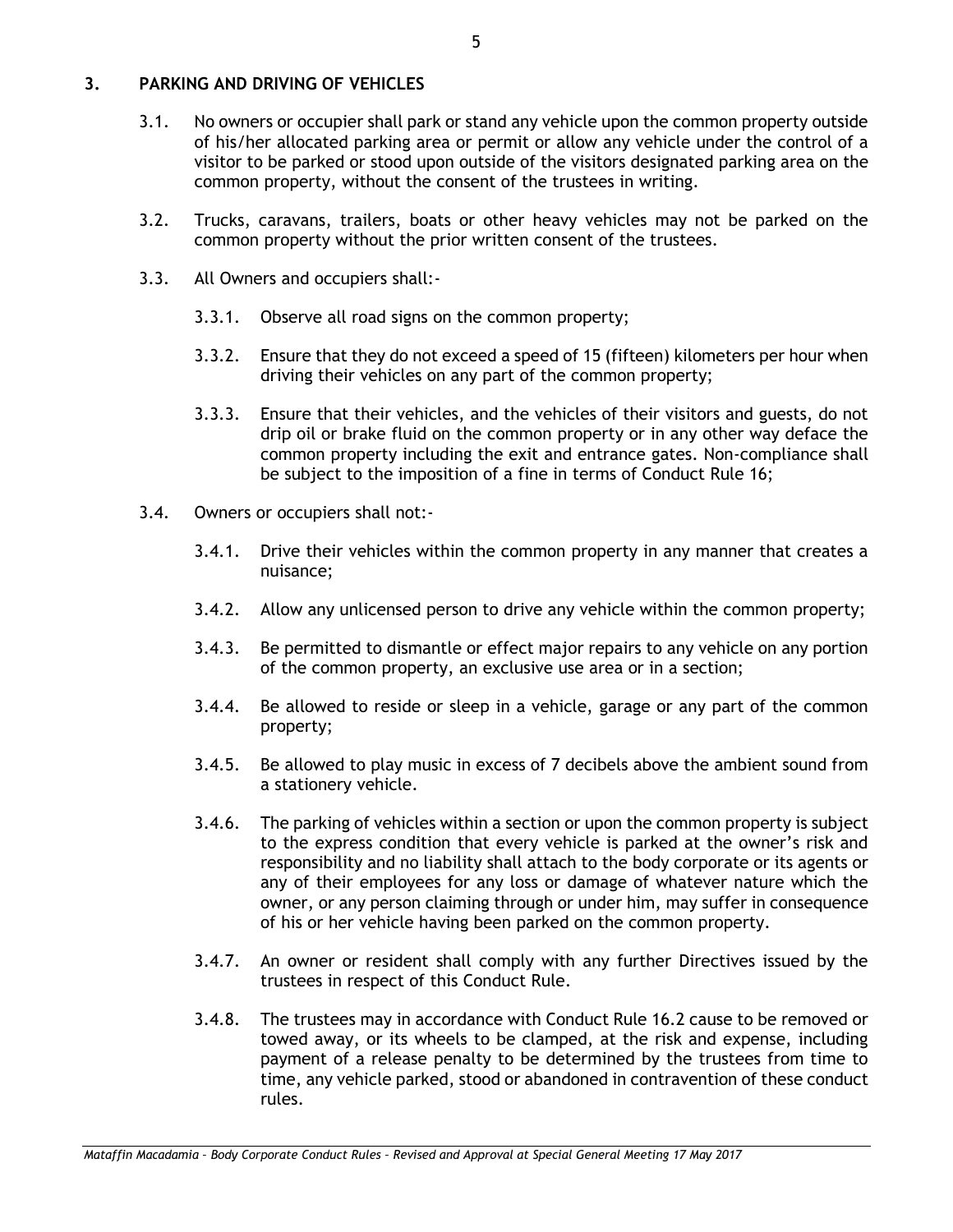3.4.9. Notwithstanding the provisions of clause 3.4.8, an owner or resident who is in breach or non-compliance with the provisions of this Rule, or any Directives issued in terms thereof, shall be subject to the imposition of a fine in terms of Conduct Rule [16.](#page-17-0)

#### <span id="page-8-0"></span>**4. DAMAGE, ALTERATIONS AND ADDITIONS TO THE COMMON PROPERTY AND STRUCTURAL ALTERATIONS TO THE INTERIOR OF SECTIONS**

## <span id="page-8-1"></span>**4.1. MINOR ALTERATIONS**

- 4.1.1. As far as minor alterations, fixtures or additions are concerned, an owner, lessee or occupier of a section shall not mark, paint, drive nails or screws or the like into, or otherwise damage, or alter, any part of the common property without first obtaining the written consent of the trustees.
- <span id="page-8-2"></span>4.1.2. Notwithstanding clause [4.1.1,](#page-8-1) an owner or person authorized by him or her, may install:-
	- 4.1.2.1. any locking device, safety gate, burglar bars, or other safety device for the protection of his or her section; or
	- 4.1.2.2. any screen or other device to prevent the entry of animals or insects;

provided that the trustees have first approved the nature and design of the device and the manner of its installation.

- <span id="page-8-3"></span>4.1.3. An owner or person authorized by him or her shall not construct, attach to, fix to any part of the exterior buildings, including balconies, or place or construct on, or fix to any part of the common property any alterations, fixtures or additions, inclusive of but not limited to radio aerials, television aerials, satellite dishes, solar heating systems, air conditioners, chimneys, canopies, awnings, shade covers, carport covers, steps, braais or similar items without the prior consent of the trustees, who may attach reasonable conditions to their consents.
- 4.1.4. A request for the trustees' consent or approval contemplated in clauses [4.1.1,](#page-8-1) [4.1.2](#page-8-2) or [4.1.3,](#page-8-3) must be made in writing to the trustees and must be accompanies by plans and specifications sufficient to explain the nature, design, shape, size, material, colours and location of the proposed item.
- 4.1.5. The trustees' consent for such structures as contemplated in clause [4.1.3](#page-8-3) may at any time be withdrawn in the event of non-compliance with the imposed conditions. In the event of such withdrawal, the owner is responsible for the immediate removal of the items, at his or her own cost. Should an owner fail to remove such item and any such failure persists for a period of 30 (thirty) days after written notice to remove given by the trustees or the managing agent on their behalf, the trustees may have some removed at the risk and expense of the owner concerned, who shall have no recourse against the body corporate or it's trustees, employees or contractors for any damage resulting there from.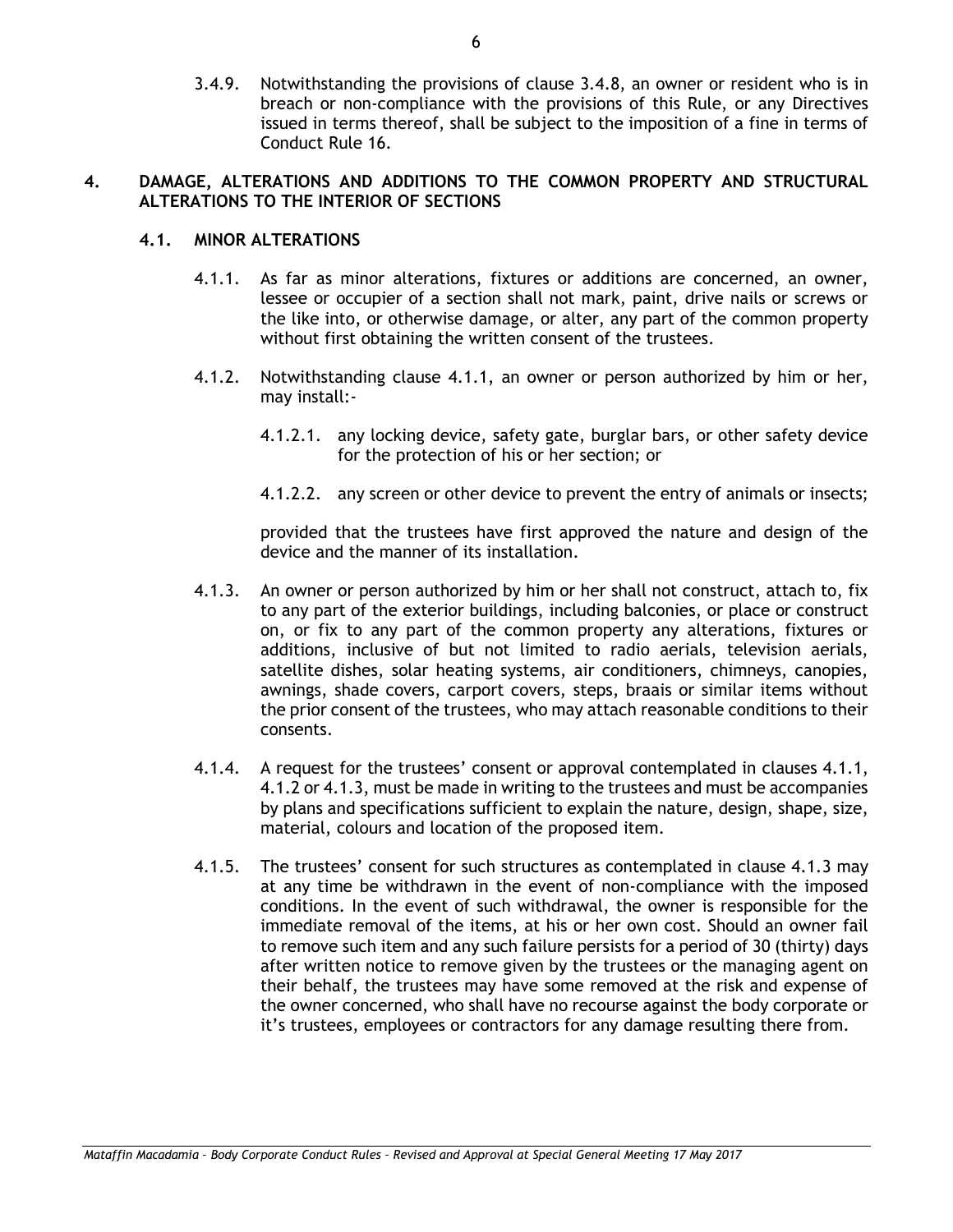## **4.2. STRUCTURAL ALTERATIONS**

- 4.2.1. Any structural alteration affecting a section and the common property, and alterations to work to plumbing, electrical installations or conduits, may only be carried out after:-
	- 4.2.1.1. compliance with all relevant provisions of the Sectional Titles Act, No 95 of 1986 and the conduct rules;
	- 4.2.1.2. obtaining the written approval of the local authority, if applicable; and
	- 4.2.1.3. obtaining the written consent of the trustees, which may be accompanied by conditions, and which consent may only be given if the Board of the Mataffin Macadamia Home Owners Association has provided their written consent.
- 4.2.2. All structural alterations and alterations to, or repairs of, plumbing, electrical installations or conduits, must be done by qualified persons and the work must comply with standards required by the local authority.
- 4.2.3. Whereas an owner may affect alterations to the interior of his or her section, no work may be done to weight-bearing walls without the written consent of the trustees, who may impose conditions.
- 4.2.4. In addition to any other relevant provisions, the following provisions shall apply in respect of any work effected by owners which, in the sole discretion of the trustees, involves structural alterations or additions to a section, including the removal, creation, or modification of a wall or any structural part of the building and any alterations, additions, modifications, improvement or decorative work which affects the exterior appearance of the section:-
	- 4.2.4.1. A written application with specifications, time frame, and a sketch plan of the proposed alterations must be submitted to the trustees, to obtain their provisional consent.
	- 4.2.4.2. The trustees may grant provisional consent, or refuse such consent with reasons being furnished. The consent may also be accompanied by reasonable conditions. The trustees may request that a report by a structural engineer or architect be furnished.
	- 4.2.4.3. If provisional consent is given, the owner must proceed to have building plans prepared and approved by the local authority (if required), and which may not deviate from the sketch plan.
	- 4.2.4.4. Before final approval, the owner must canvass the comments of immediate neighbours, and submit it to the trustees for consideration
	- 4.2.4.5. A copy of the approved building plan, or proof that a building plan is not required, must be submitted to the trustees.
	- 4.2.4.6. If considered necessary by the trustees, they may consult an architect, engineer, legal advisor or other professional consultant, regarding the proposed alterations.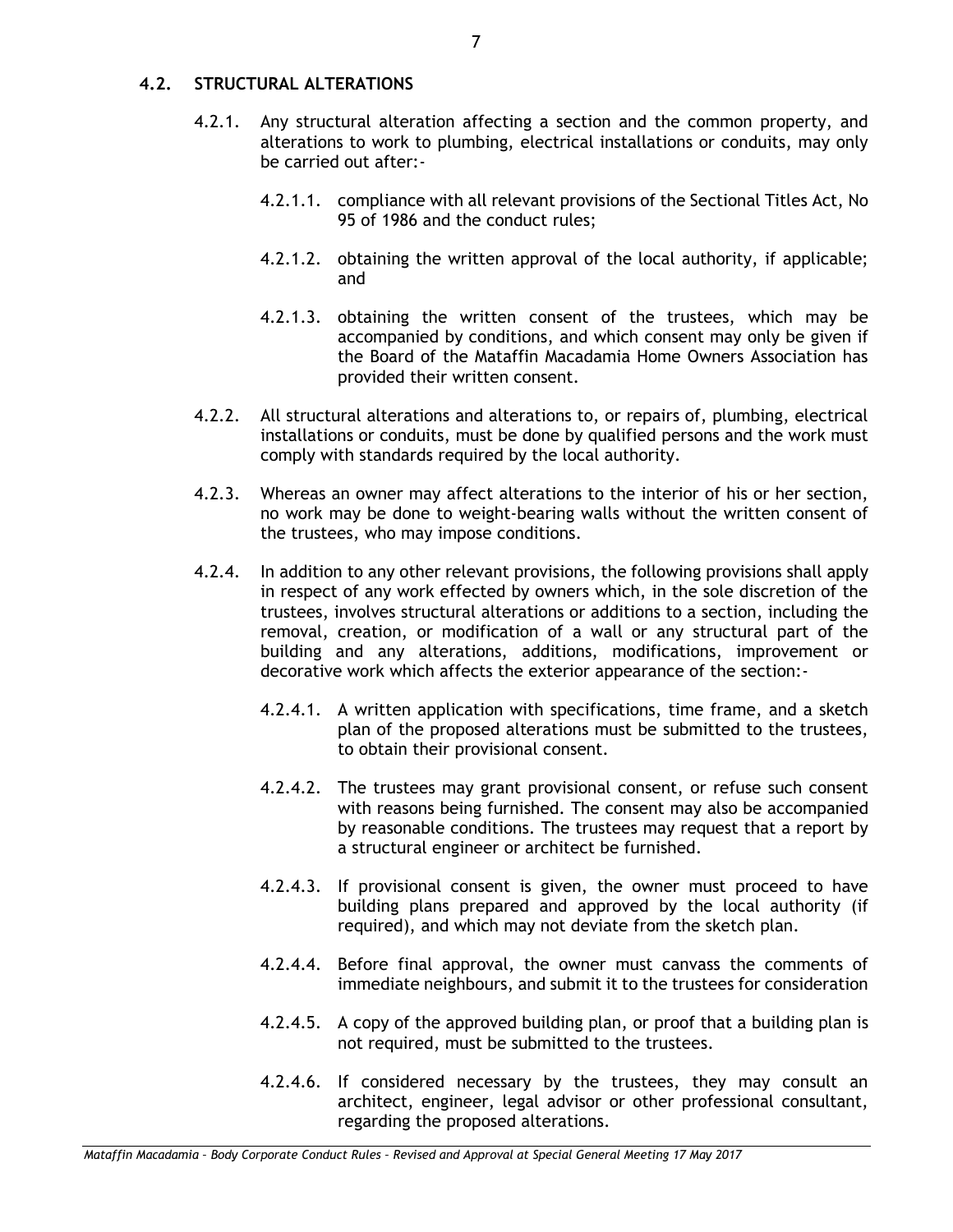- 4.2.4.7. Within 14 (fourteen) days of obtaining all the required information and advice, the trustees shall consider the application, reach a reasonable decision, and advise the applicant of such decision. If refused, reasons must be given. The consent may also be accompanied by reasonable conditions.
- 4.2.4.8. A deposit as determined by the trustees from time to time, shall be payable by the owner, before work may commence.

#### **4.3. INTERNAL ALTERATIONS**

- 4.3.1. In addition to any other relevant provisions, the following provision shall apply in respect of any work which involves any internal refurbishment, renovation or redecoration of a section which affects the internal walls, ceiling, foundation or sanitary ware:-
	- 4.3.1.1. An application to proceed, with specifications, time frame, and a sketch plan of the proposed alterations must be submitted to the trustees, in order to obtain their consent to proceed.
	- 4.3.1.2. The trustees shall, within 14 (fourteen) days, convey their consent to proceed, with or without conditions and or Directives as to access and the maintenance of security, to the owner, or inform him or her why such consent cannot be given. An owner may not proceed with the work without such consent.

#### **4.4. ALL ALTERATIONS**

- 4.4.1. In respect of all work done at the instance of an owner of a section, the following shall apply:-
	- 4.4.1.1. The owner shall liaise with the trustees concerning all aspects of the daily building operations, including the security measure applicable, the vehicles to be allowed on the premises, the use of outside building hoists or block and tackle gear, and the temporary storage of building material and machinery on the premises. The owner shall furnish the trustees, managing agent or manager with the contact details of all contractors who intend to enter the premises;
	- 4.4.1.2. The alterations and fixtures contemplated in this Rule shall comply with the provisions contained in the Guidelines;
	- 4.4.1.3. All doors, including garage doors, windows and other external fittings must conform in quality and appearance with similar items generally installed elsewhere in the building or common property;
	- 4.4.1.4. The owner accepts responsibility, and shall be liable to the body corporate (or owners, as the case may be),for any damage caused by him or her, his or her workmen, or contractors, to the common property or to other sections, and indemnifies the body corporate against such damage or any claims arising there from;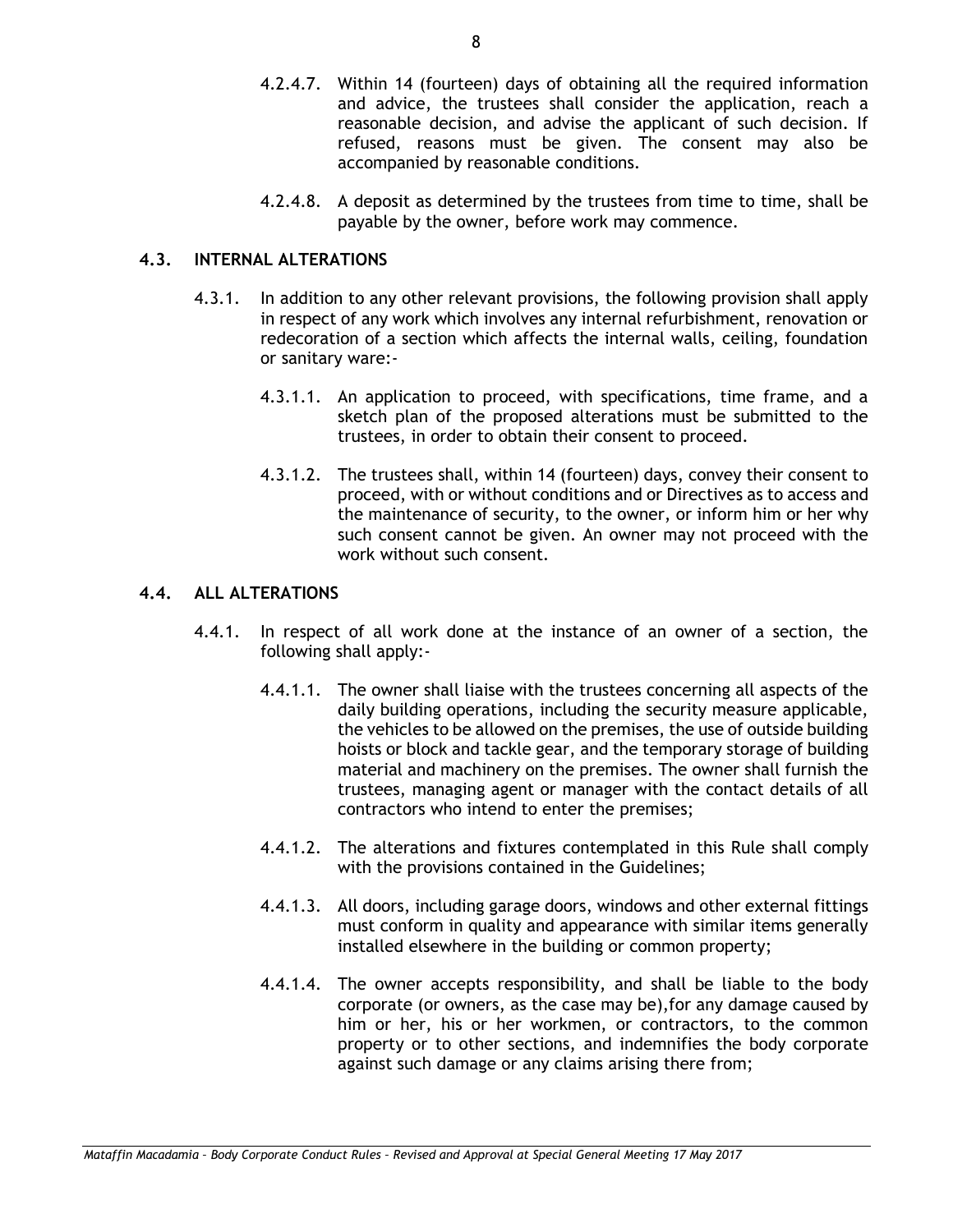- 4.4.1.5. The electricity supply of the body corporate may not be used without the specific consent in writing of the trustees, who may assess the costs of such usage for the account of the owner;
- 4.4.1.6. Any work done in pursuance of this Rule and involving noise must be done on weekdays during the hours 08h00 to 17h00, not at all on Saturdays or Sundays or proclaimed public holidays;
- 4.4.1.7. Any work done in pursuance of this Rule must be done with the minimum of discomfort, disturbance, obstruction, and nuisance to other occupiers and must be concluded as expeditiously as possible, within the time frame specified, if any. Any rubble or other building material, tools or equipment shall be removed from the common property or any part of a section as soon as possible or within such reasonable time as determined by the trustees;
- 4.4.1.8. Any deposit payable in terms of this Rule, to the trustees or any person designated by them, shall be paid before commencement of work and shall be repayable 60 (sixty) days after completion, subject to any deductions made by the trustees. The deposit shall be placed in an interest-bearing account, accumulating interest on behalf of the owner;
- 4.4.1.9. All charges, damages, expenses and penalties raised against the owner in terms of this Rule, are payable upon demand and, if unpaid, trustees may deduct such items from the owner's deposit and/or add the amount to his or her levy account;
- 4.4.1.10. The owner must ensure that his or her workmen and contractors comply with the relevant provisions of this Rule.
- 4.4.2. In the event of approval, or a permit or consent being required from any local or other authority for the alteration, improvement, fixture or addition or similar item, such approval, permit or consent must be obtained by the owner before commencement of the alteration, improvement, installation of the fixture or addition.
- 4.4.3. If any work done by or on behalf of an owner in pursuance of the provisions of this Rule results in expenses being incurred by the body corporate, whether it be by obstructing the employees or contractors in the performance of their work, or in any other manner, the owner concerned shall be liable for payment of such expenses, which may be added to his or her levy account.
- 4.4.4. Any alteration, improvement, fixture or addition or similar item made or installed by an owner in terms of this Rule shall be maintained by the owner concerned in a state of good repair and in a clean, neat, hygienic and attractive condition, at his or her own expense. If an owner fails to maintain adequately such alteration, improvement, fixture or addition or similar item and any such failure persists for a period of 30 (thirty) days after the giving of written notice to repair or maintain given by the trustees or the managing agent on their behalf, the body corporate shall be entitled to remedy the owner's failure and to recover the reasonable cost of doing so from such owner.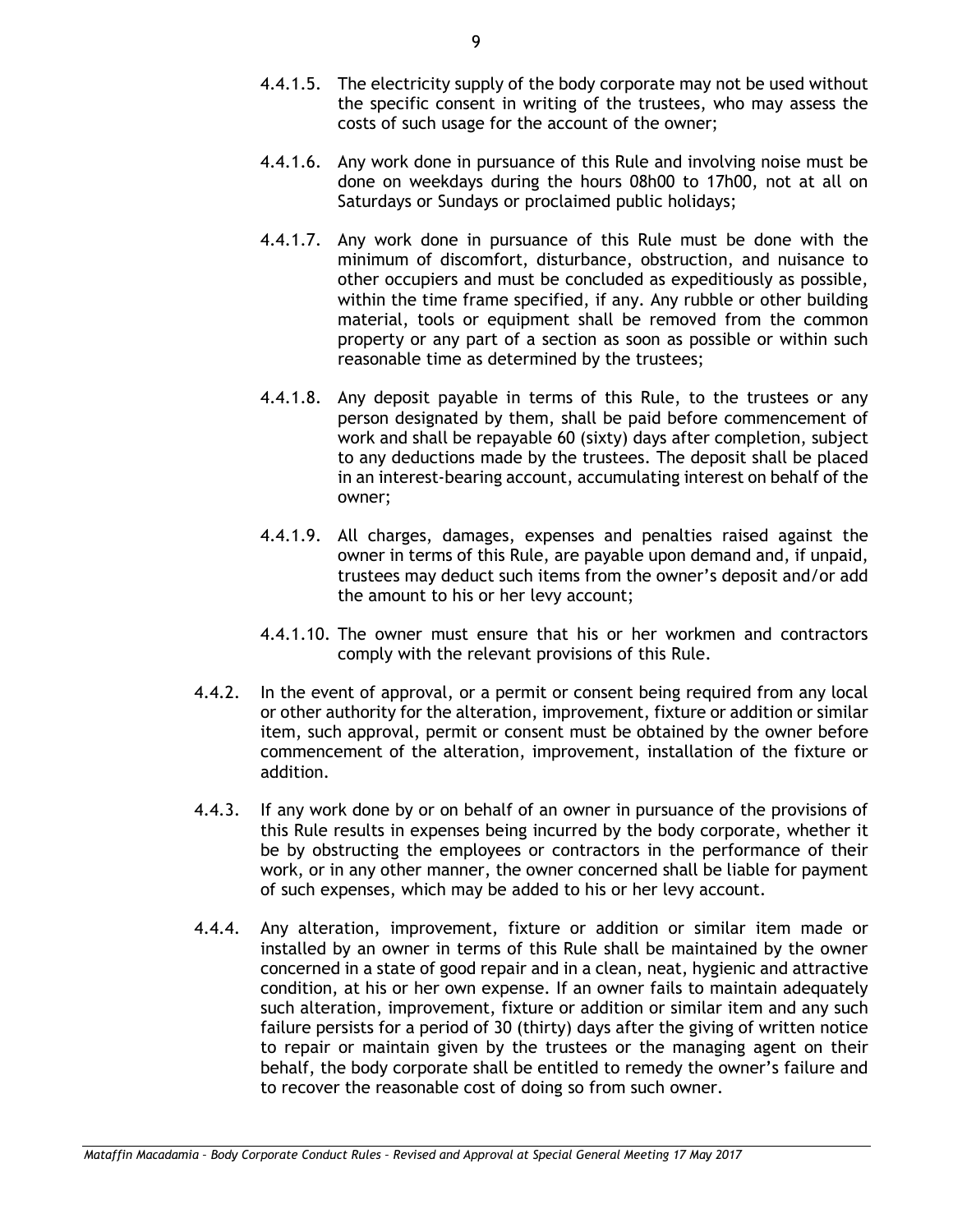- 4.4.5. For the purposes of this Rule, the trustees shall have the discretion to decide what constitutes a 'minor alteration', 'structural alteration' or 'internal alteration' subject to any Directives that may be given by members at a general meeting, by majority vote.
- 4.4.6. If an owner (or person authorized by him or her) effects any work referred to in this Rule without obtaining the trustees' consent, or fails to comply with the imposed conditions, or to conform to the Guidelines or required quality and appearance, or should an owner in any other way contravene any clause, the trustees may request an owner to remove such structure at his or her own cost. Should an owner fail to remove or cause the removal of and/or restitution of any alteration, improvement, fixture or addition and any such failure persists for a period of 30(thirty) days after written notice given by the trustees, the trustees may affect such removal and/or restitution at the risk and expense of the owner concerned, who shall have no recourse against the body corporate or its trustees, employees or contractors for any damage resulting there from.
- 4.4.7. Notwithstanding the provisions of clause 4.4.6, an owner or resident who is in breach or fails to comply with the provisions of this Rule, or any Directives issued in terms hereof, shall be subject to the imposition of a fine in terms of Conduct Rule [16](#page-17-0) .
- 4.4.8. Any consent granted by the trustees in terms of this rule will be placed on the agenda and disclosed at the following annual general meeting as well as any amendments to or further guidelines as a consequence thereof.

## <span id="page-12-3"></span>**5. APPEARANCE FROM THE OUTSIDE AND OBSTRUCTIONS TO THE COMMON PROPERTY**

- <span id="page-12-0"></span>5.1. The owner or resident of a section shall not place or do anything on any part of the common property, or a section, including but not limited to balconies, patios, verandahs and gardens which, in the discretion of the trustees, is aesthetically displeasing or undesirable when viewed from the outside section.
- 5.2. Owners and occupiers shall ensure that sections are provided with adequate curtaining or blinds at all times within 7 (seven) days of taking occupation
- <span id="page-12-1"></span>5.3. No tinted glass windows may be installed or used in any residential section or exclusive area.
- <span id="page-12-2"></span>5.4. No items may be hung over walls, windows, in corridors or on any part of the building or the common property so as to be visible to the public or other occupiers.
- 5.5. Owners or occupiers may not leave any obstructions to the free flow of pedestrian or vehicular traffic on any part of the common property. In particular access to staircases, passages, landings, and stairwells must be kept clear at all times.
- 5.6. Notwithstanding clauses [5.1](#page-12-0) , [5.3](#page-12-1) and [5.4](#page-12-2) an owner or resident may, with the prior written consent of the trustees place, store or leave any object on a part of the common property, or allow or permit it to be so placed, stored or left.
- 5.7. No person may place, store or leave a bicycle on any part of the common property, except with the written consent of the trustees.
- 5.8. The trustees may issue further Directives pertaining to this Rule.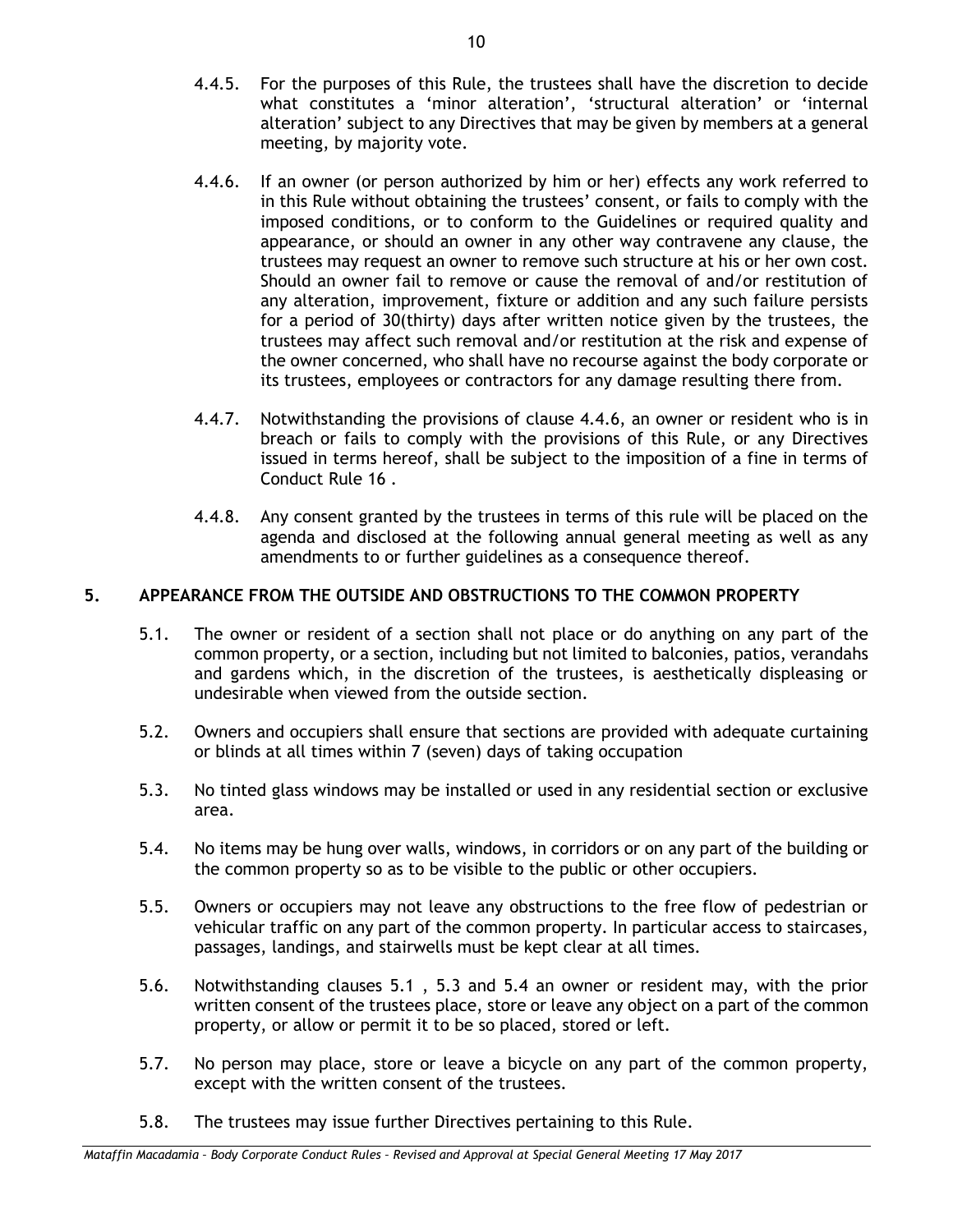- 5.9. Should an owner or resident place, do or store anything contrary to this rule, the trustees may require an owner to remove such object in accordance with Conduct Rule 16.3.
- 5.10. Notwithstanding the provisions of clause 5.9, an owner or resident who is in breach or non-compliance with the provisions of this Rule, or any Directives issued in terms hereof, shall be subject to the imposition of a fine in terms of Conduct Rule [17.](#page-18-0)

## **6. SIGNS AND NOTICES**

- 6.1. No owner or resident of a section, used for residential purposes, shall place any sign, notice, flag, billboard or advertisement of any kind whatsoever on any part of the common property or of a section, so as to be visible from outside the section, without the written consent of the trustees first having been obtained.
- 6.2. The trustees may remove sign, notice, flag, billboard or advertisement in the event of no written permission having been obtained. Such removal and any repair of common property which may be reasonable required, will be effected at the risk and cost of the owner and such owner and/or resident shall have no claim against the body corporate or the trustees as a result of their functions performed in terms of this provision.

## **7. LITTERING**

- 7.1. An owner or resident of a section shall not deposit, throw or permit or allow be depositing or throwing, on the common property any rubbish, including dirt, cigarette butts, food scraps or any other litter whatsoever.
- 7.2. In particular, an owner or resident of a section may not throw any material or object out of window or over passage walls.
- 7.3. An owner or resident shall remove all items when clearing his post-box and shall dispose of any unwanted items in a suitable refuse container.

## **8. LAUNDRY**

- 8.1. A laundry service is provided by the Care Centre and included in the Care Centre levy.
- 8.2. An owner or resident of a section shall not, without the consent in writing of the trustees, erect his or her own washing lines, nor hang any washing or laundry or any other items in windows or on any part of the building or the common property so as to be visible from the outside the buildings or from any other section.

## **9. STORAGE OF INFLAMMATORY MATERIAL AND OTHER DANGEROUS ACTS**

9.1. Any owner or resident shall not store any material, or do or permit or allow to be done, any other dangerous act in the buildings or on the common property which will or may increase the rate of the premium payable by the body corporate on any insurance policy or which would render void any insurance effected over the property.

## **10. SELLING, LETTING AND OCCUPANCY**

10.1. The concept of the village imposes certain restrictions on the manner in which Estate Agents may operate therein. In order to ensure that the regulations contained in the MOI and the conduct rules are made known to prospective new residents, the following house rules relating to the sale of units shall apply:

*Mataffin Macadamia – Body Corporate Conduct Rules – Revised and Approval at Special General Meeting 17 May 2017*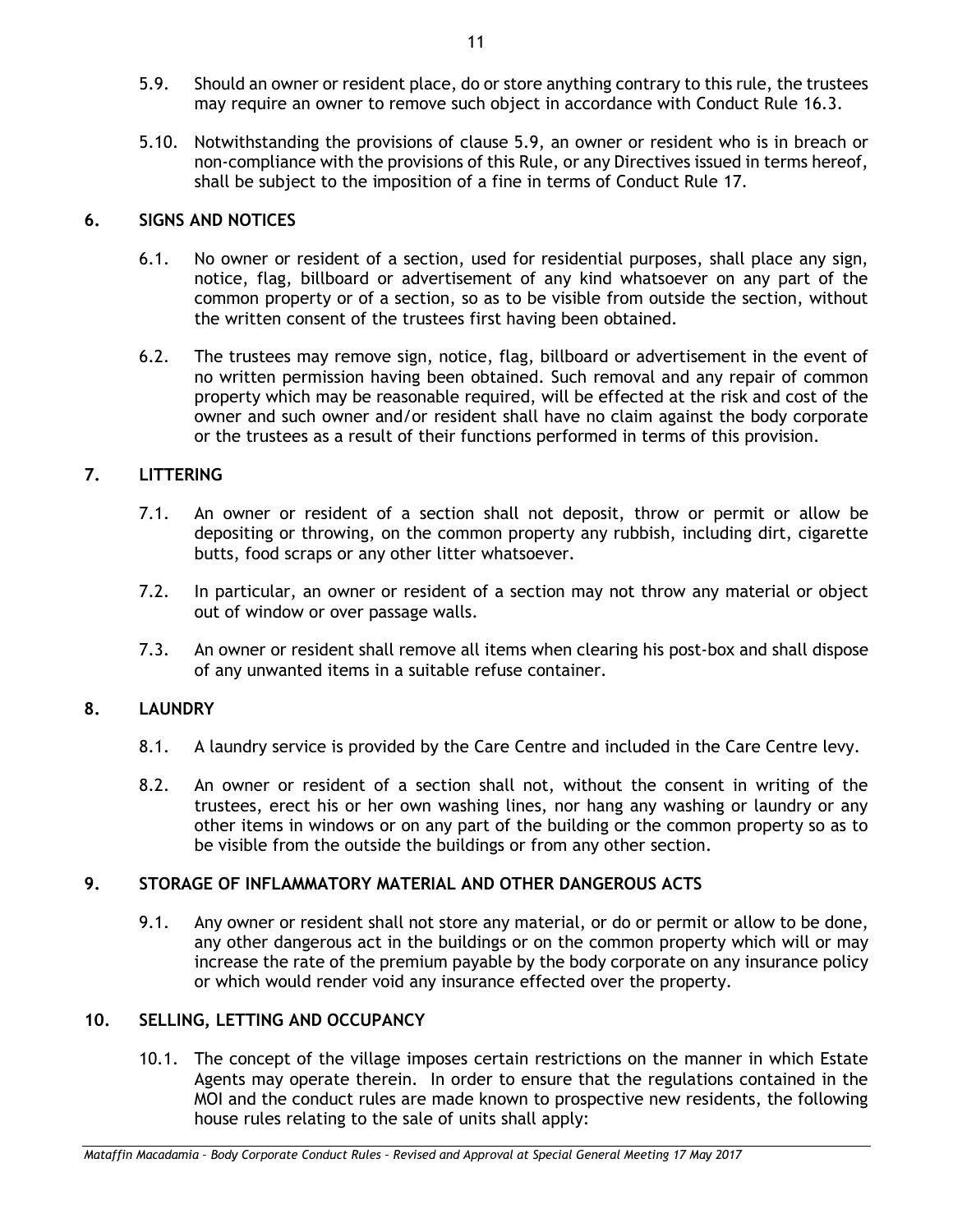- 10.1.1. Should an owner wish to sell a unit and require the assistance of an Estate Agent, only an Estate Agent registered with both the Estate Agents Affairs Board and the association may be selected. The registered agent and the member must ensure that the buyer is informed of and receives a copy of the MOI and conduct rules. These documents shall be attached as an annexure to any deed of sale.
- 10.1.2. Should an owner wish to sell a unit, the prospective purchaser will be required to make payment to the Body Corporate of a "buy-in levy" calculated at 1% of the gross purchase price of the property with a minimum of R10,000.00, which buy-in levy may be amended from time to time by the Association (MMHOA). Two thirds of the buy-in levy paid to the Body Corporate will be retained by the Body Corporate and one third paid across to the Mataffin Macadamia Home Owners Association (MMHOA) within 7 days of receipt. In the event of a repossession and resale of the property by the purchaser's bank, clause 10.1.2 will not apply.
- 10.2. Should a member wish to lease a unit and require the assistance of an Estate Agent, only an Estate Agent registered with both the Estate Agents Affairs Board and the association may be selected. The registered agent and the member must ensure that the tenant is informed of and receives a copy of the conduct rules. These documents shall be attached as an annexure to the lease agreement.
- 10.3. Agents may only operate on a "by appointment" basis, and must personally accompany a prospective purchaser or lessee. Agents are not permitted to have "show houses" in the village and/or to erect any "for sale" or "to let" signage boards, without the prior written permission of the board.
- 10.4. Any lease agreement for a unit in the assisted living section of the village shall contain a provision to the effect that the tenants have agreed to a compulsory interview with the Care Centre operator before they take occupation. At this interview the services as offered by the Care Centre operator and the terms and conditions for the use thereof will be brought to their attention and explained, should these services be required at any time during the lease agreement.
- 10.5. All residents of sections and other persons granted rights of occupancy by any owner of a section are obliged to comply with these conduct rules, notwithstanding any provision to the contrary contained in, or the absence of provisions, in any lease or any grant of rights of occupancy.
- 10.6. No owner or resident of a section shall allow more persons to reside in a section at any one time than as set out below:
- <span id="page-14-0"></span>10.7. 2 (two) adults, one being over the age of 49 years
- 10.8. Notwithstanding clause [10.7,](#page-14-0) with the prior written consent of the trustees, which may not be unreasonably withheld, an additional person or persons may be allowed to reside in a section temporarily, but not for a period of more than 14 (fourteen) days at a time and not for an aggregate period of more than 28 (twenty eight) days in any calendar year.
- 10.9. An owner who concludes a lease agreement in respect of his or her section shall supply the trustees, manager or managing agent with the name and contact details of the tenant or lessee.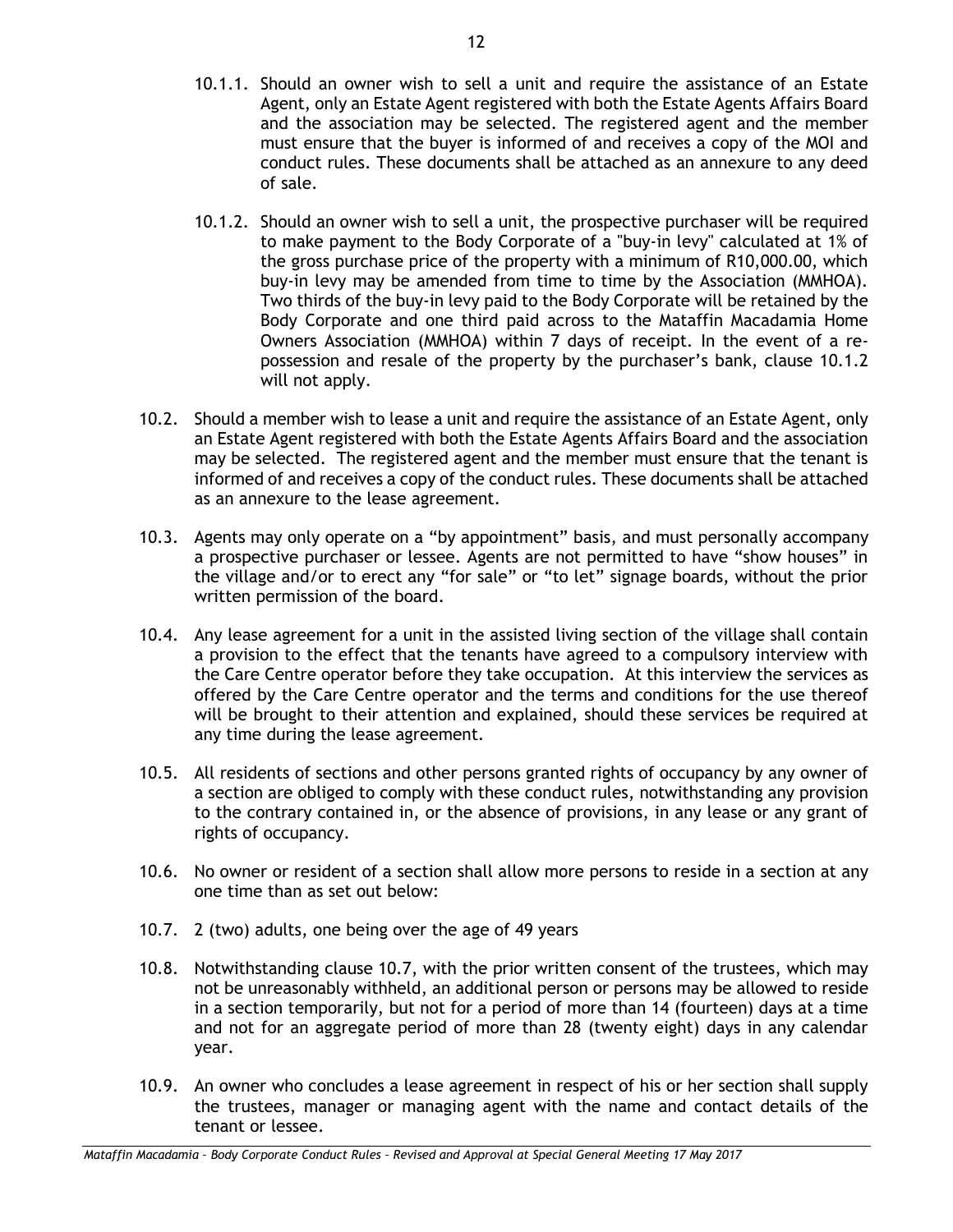- 10.10. An owner shall notify the manager, managing agent or trustees forthwith in writing of any change of ownership in, or occupation of his section, or any change in membership or shareholding or beneficiaries of any close corporation or company or trust being the registered owner, and of any mortgage of or other dealing in connection with his or her section.
- 10.11. No form of "time-sharing" or any similar arrangement whereby a person other than the owner, his immediate family or his tenant may utilize a section for a specified period or periods of time may be concluded in respect of a section.

## **11. ERADICATION OF PESTS**

- 11.1. An owner shall keep his section free of white ants, borer and other wood destroying insects and to this end shall permit the trustees, the managing agent, and their duly authorized agents or employees, to enter upon his or her section from time to time for the purpose of inspecting the section and taking such action as may be reasonably necessary to eradicate any such pests.
- 11.2. The costs of the inspection, eradicating any such pests as may be found within the section, replacement of any woodwork or other material form part of such section that may be damaged by any such pests shall be borne by the owner of the section concerned.

#### **12. USAGE OF SECTIONS, EXCLUSIVE USE AREAS, COMMON PROPERTY AND RELATED MATTERS**

- 12.1. Except for a sale in execution of a section, no auction, or similar sales or exhibitions, shall be held on the common property or in a section, nor may a residential sections be used for any professional, commercial or industrial purpose whatsoever.
- 12.2. A resident will be responsible for adequate supervision of his or her children, or children of their visitors, and shall foresee that no nuisance is caused or common property damaged.
- 12.3. No 'quad-bikes', carts, scooters or motorbikes may be used on the common property for recreational purposes.
- 12.4. No ball games may be played on the common property.
- 12.5. The throwing of stones or other solid objects on the common property is prohibited.
- 12.6. In the event of damage of whatsoever nature being caused to the common property, including exclusive use areas, by an owner or resident or any of their visitors, contractors or employees, the owner will be responsible for the costs of such repair.
- 12.7. All persons on the common property or using any of it's facilities or services are there and do so entirely at their own risk, and no person shall have any claim against the body corporate whatsoever of nature arising from such use, nor for anything which may befall any person during the course of such use, whether caused by human or animal agency, natural phenomena or otherwise. The body corporate shall not be liable for any injury, loss or damage of any description that any person may sustain, physically or to his or her property directly or indirectly, in or about the common property, it's amenities or in the individual sections nor for any act done or for any neglect on the part of the body corporate or any of the body corporate employees, agents or contractors.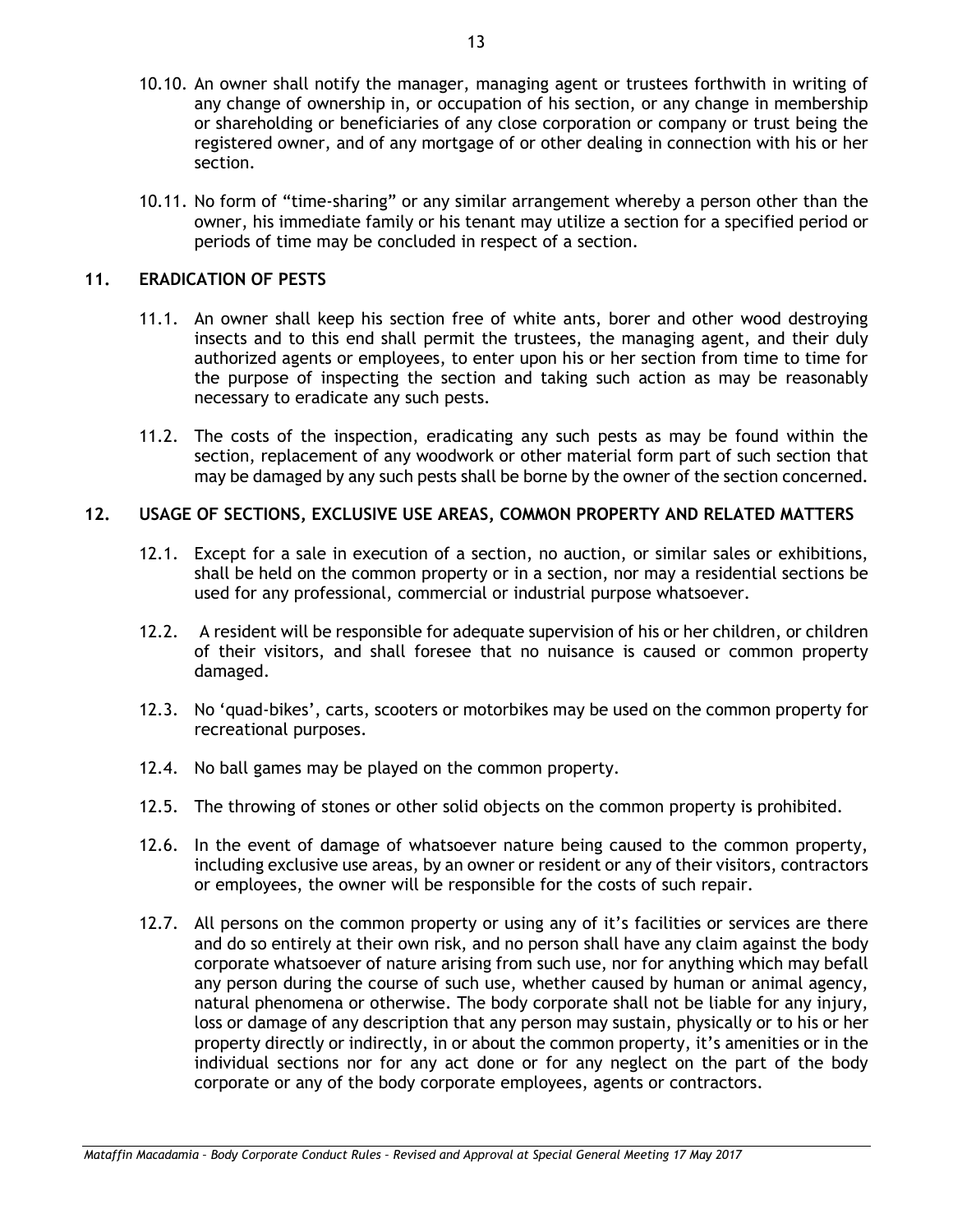- 12.8. The body corporate or its agent's representatives shall not be liable or responsible for the receipt or non-receipt and delivery or non-delivery of goods, postal matter or any other property.
- 12.9. The transportation or moving of any furniture or heavy or bulky goods is the responsibility for the owner, occupier, or lessee and the repairing of any damage to any section or part of the common property as a result of such activity shall be that of the owner concerned (who will be responsible for his lessee or occupier).

## **13. NOISE, DISTURBANCE AND NUISANCE**

- 13.1. No owner, lessee or occupier may permit anything to be done in his or her section, exclusive use area or in the common property, which constitutes a nuisance or an unreasonable invasion of the privacy of the other occupiers of the buildings, or permit or cause any disturbance or allow his or her children or visitors to cause any disturbance which in the opinion of the trustees would constitute a nuisance or an invasion of the right of privacy of other occupiers.
- <span id="page-16-0"></span>13.2. All owners and occupiers shall maintain quietness between 22h00 and 07h00.
- 13.3. At all times other than as referred to in clause [13.2,](#page-16-0) all television, radio and other appliances emitting sound, including musical instruments, should be kept at audio levels which are within 7 decibels of the ambient sound.
- 13.4. The horns of motor vehicles may not be sounded at any time on the common property, except as a warning of imminent danger in the case of an emergency.
- 13.5. No explosives, crackers, fireworks or items of similar nature may at any time be exploded, lit or operated in sections or any part of the common property without the written permission of the trustees.
- 13.6. No firearms will be permitted in any of the sections unless an owner and/or resident has applied to the Body Corporate with proof of a valid firearms license and a competency certificate, and approval has granted by the Trustees of the Body Corporate on the basis that the owner/resident has signed a declaration undertaking to store the firearm in a safe and comply with the sections of the relevant legislation.
- 13.7. No firearms may be discharged in a section or any part of the common property, except under such circumstances that would reasonably justify the use of a firearm for selfdefense and related purposes.

#### **14. SECURITY**

- 14.1. Owners and occupiers must at all times ensure that the security and safety of all owners, occupiers and their property are preserved, and in particular must-
	- 14.1.1. ensure that upon entering or leaving the premises, all security doors and gates are properly closed;
	- 14.1.2. ensure that such doors and gates are never opened for unknown or uninvited persons;
	- 14.1.3. comply with any further security measures implemented by the trustees;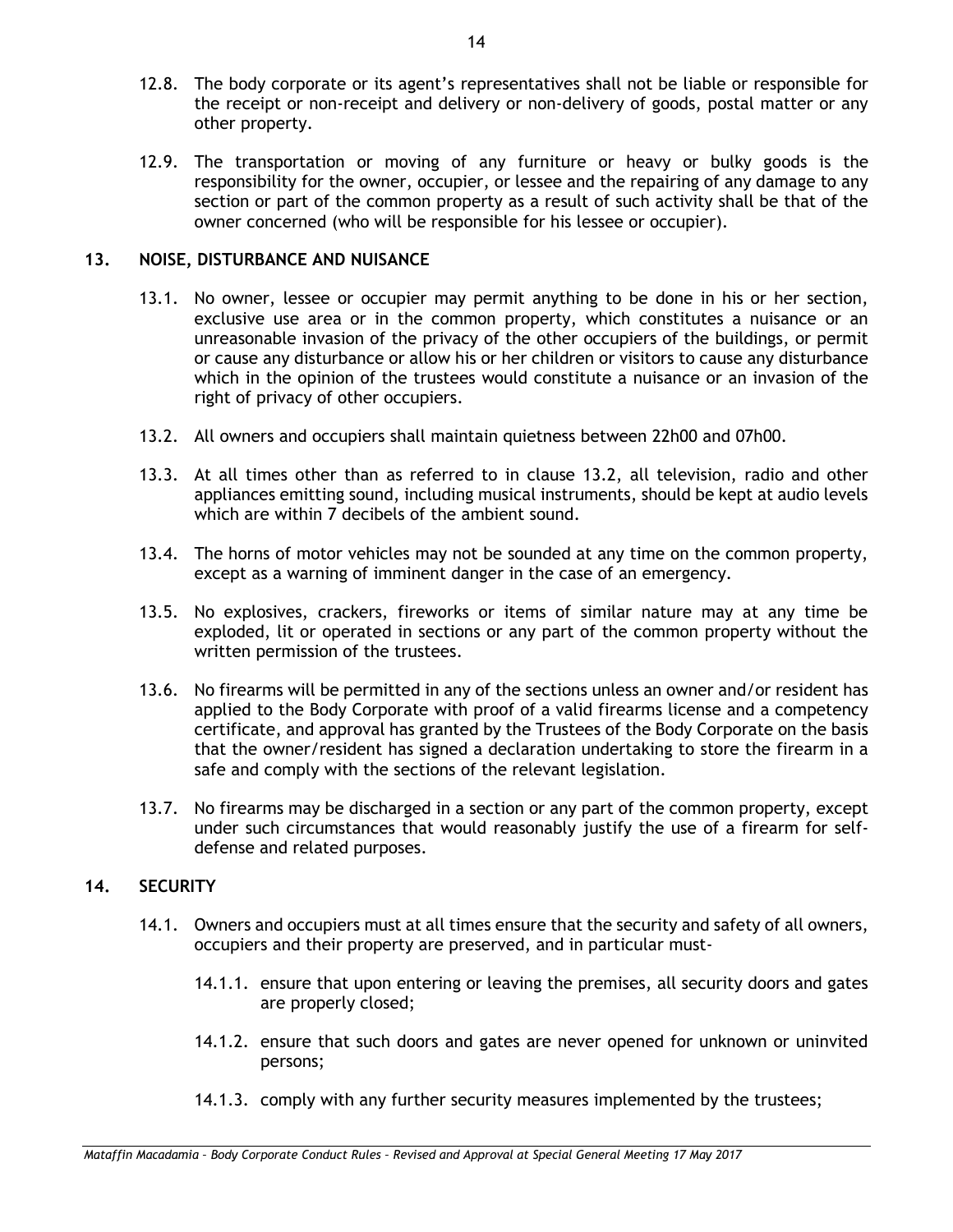14.1.4. ensure that their guests, visitors, employees and contractors comply with the security measures implemented by the trustees.

#### **15. INSURANCE**

15.1. Any first loss that amounts to a body corporate insurance claim, on behalf of the owner of the section concerned, shall be for the account of the owner of the section.

## <span id="page-17-0"></span>**16. CONTRAVENTION OF RULES**

- 16.1. Should Conduct Rule [1](#page-6-1) be contravened, the trustees may:-
	- 16.1.1. impose a fine in terms of Conduct Rule [16,](#page-17-0) or
	- 16.1.2. obtain an interdict, or
	- 16.1.3. impose more than one of the options mentioned.
- <span id="page-17-1"></span>16.2. Should Conduct Rule [3](#page-7-0) be contravened, the trustees may:-
	- 16.2.1. arrange for the vehicle to be clamped, at the risk and costs of the owner thereof and/or person in control of the vehicle, or
	- 16.2.2. arrange for a clamped vehicle to be released subject to the payment of a release fee, or
	- 16.2.3. arrange for the vehicle to be removed at the risk and costs of the owner thereof and/or person in control of the vehicle, or
	- 16.2.4. impose a fine in terms of Conduct Rule [16,](#page-17-0) or
	- 16.2.5. obtain an interdict, or
	- 16.2.6. impose more than one of the options mentioned.
- 16.3. Should conduct rules [4](#page-8-0) or [5](#page-12-3) be contravened, the trustees may:-
	- 16.3.1. Request an owner to remove such structure or object at his or her own cost. Should an owner fail to remove or cause the removal of and/or restitution of any alteration, improvement, fixture or addition (structure or object) and any such failure persists for a period of 30 (thirty) days after written notice given by the trustees, the trustees may affect such removal and/or restitution at the risk and expense of the owner concerned, who shall have no recourse against the body corporate or it's trustees, employees or contractors for any damage resulting there from, or
	- 16.3.2. impose a fine in terms of Conduct Rule [16,](#page-17-0) or
	- 16.3.3. obtain an interdict, or
	- 16.3.4. impose more than one of the options mentioned.
- 16.4. Should any other Conduct Rule be contravened the trustees may:-

16.4.1. impose a fine in terms of Conduct Rule [16,](#page-17-0) or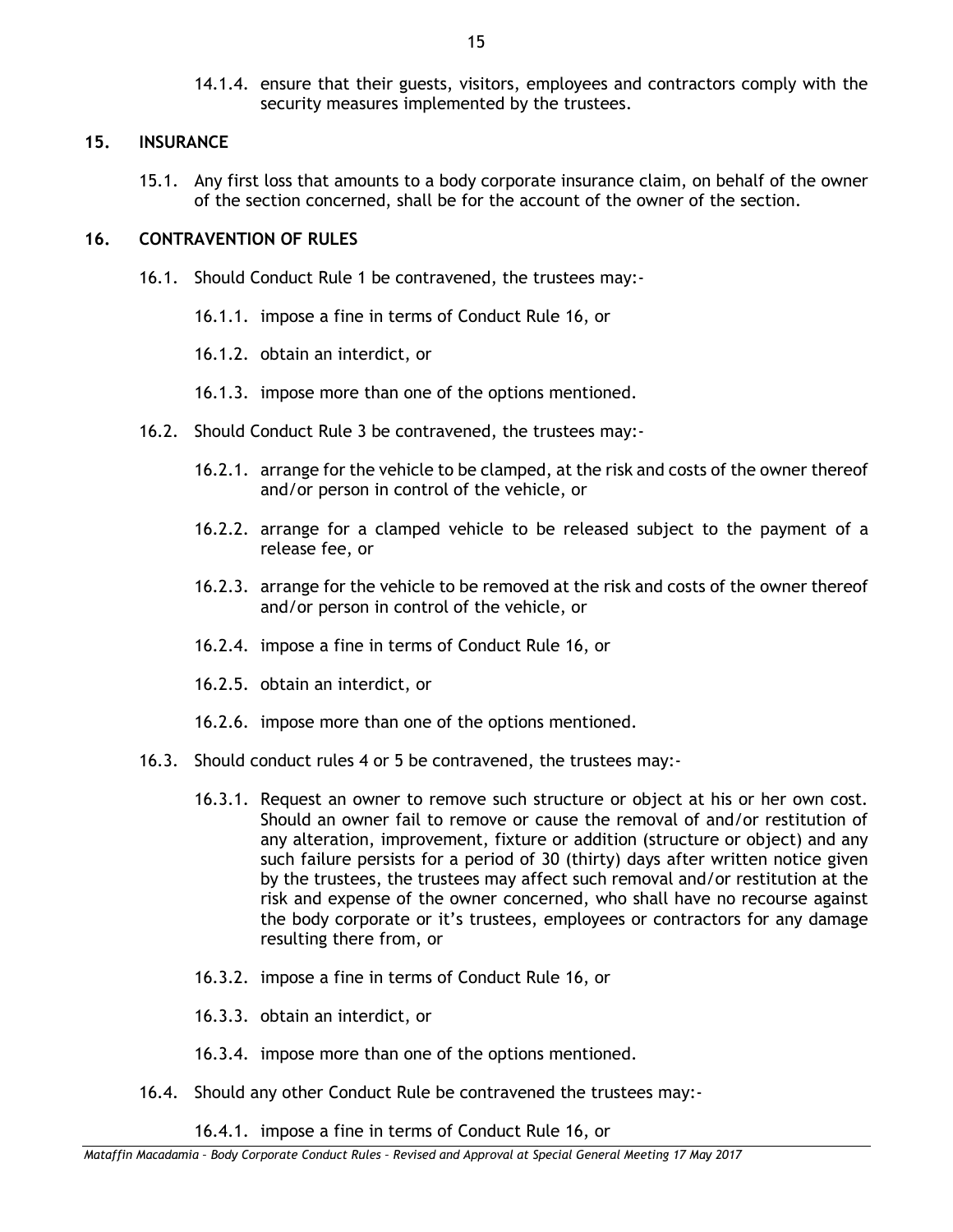16.4.2. obtain an interdict, or

## 16.4.3. impose more than one of the options mentioned.

## <span id="page-18-0"></span>**17. IMPOSITION OF PENALTIES**

- 17.1. If the conduct of an owner or an occupier of a section or his visitors or guests constitutes a nuisance in the opinion of the trustees, or if an owner, occupier, or visitor contravenes, breaches, disobeys or disregards a Management or Conduct Rule, the trustees may furnish the owner and occupier with a written notice which may at the discretion of the trustees be delivered by hand or by registered post. In the notice the particular conduct, which constitutes a nuisance, must be adequately described or the Rule that has allegedly been contravened must be clearly indicated, and the offender must be warned that if he or she persists in such conduct or contravention, a fine, will be imposed on the owner of the section.
- 17.2. If the owner or resident nevertheless persists in that particular conduct or in the contravention of that particular Rule, the trustees may convene a meeting of trustees to discuss the matter and to impose a fine.
- 17.3. A written notice, by which the alleged offender (whether owner or resident), is informed of the purpose of the meeting and invited to attend, must be sent to the owner and occupier at least 7 (seven) days before the meeting is held. At the meeting the owner or resident must be given the opportunity to present his or her case, but except in so far as may be permitted by the chairperson, he or she may not participate in the affairs of or voting at the meeting.
- <span id="page-18-1"></span>17.4. After the owner or resident has been given the opportunity to present his case, the members of the sub-committee appointed by the trustees may by way of a unanimous resolution (100% of the members present at the meeting with a minimum of two subcommittee members), impose an initial penalty or suspension for the first offence and a subsequent penalty or suspension for every identical offence thereafter.
- 17.5. Any fine imposed in terms of clause [17.4,](#page-18-1) may if it is not paid within 14 (fourteen) days after the offender has been notified of the imposition of the fine, be added to the contribution which an owner is obliged to pay in terms of s 37(1) of the Act and claimed by the trustees as part of the monthly installments payable by the owner.
- 17.6. The body corporate may, from time to time, determine the amount of the initial and subsequent penalties and periods of suspension, which amount should be confirmed at the next general meeting.

## **18. FIRE FIGHTING**

18.1. No resident is permitted to use any fire-fighting equipment for any purpose other than to fight fires.

## **19. COMPLAINTS**

19.1. All complaints, requests and suggestions must be made in writing to the managing agent, for their consideration at trustees' meetings.

## **20. RELAXATION OF RULES**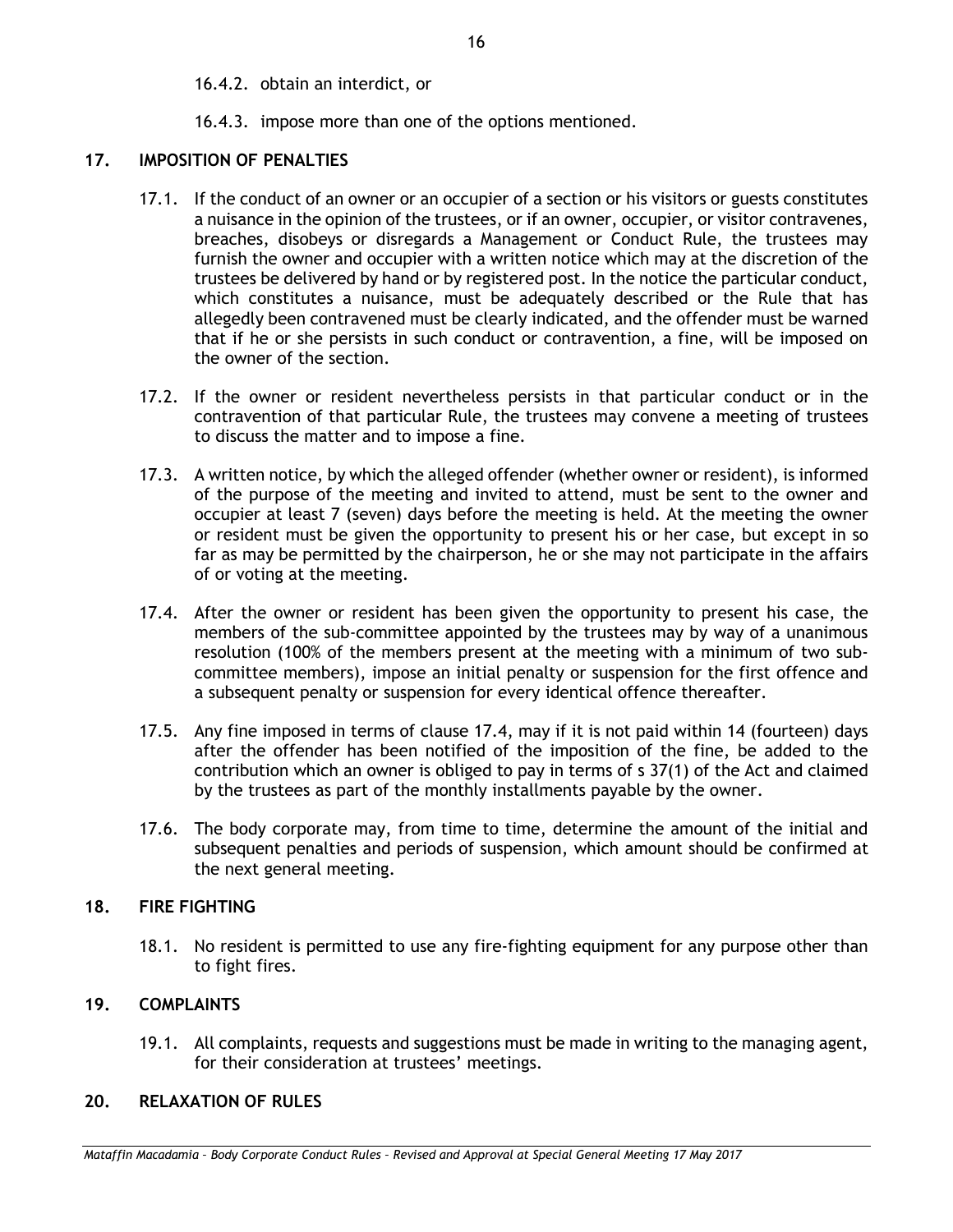20.1. No indulgence or relaxation in respect of these conduct rules shall constitute a waiver or consent, or prevent their enforcement by the trustees at any time.

## **21. CARE**

- 21.1. The Care Centre reserves the right to allow younger residents who are in their opinion handicapped or in need of services rendered by the Care Centre, to be admitted.
- 21.2. The Care Centre will be the sole provider of nursing care for all apartment residents. Casual nursing and care workers will not be permitted on the property. Any exceptions to this must be authorized by the Matron in writing.
- 21.3. The Care Centre reserves the right of acceptance of any applicant into the apartments. All applicant residents will be interviewed by Care Centre management. Documentation including an application form, medical report, assessment form etc. must be completed prior to acceptance. If the applicant is accepted, a service agreement will then be signed by both parties detailing level of care and payment therefore. This will normally be in line with the standard levels of service and levies offered but can include additional services / charges according to the needs of the resident.
- 21.4. When an existing apartment resident requires additional medical care, the resident will be obliged to complete the Care Centre's application form including obtaining a full medical report. Macadamia will assess these documents together with the Medical Practitioner. The residents' condition will be appropriately categorized and a fee agreed for the service required. Charges will from time to time be increased as a result of inflation or extra services due to a decrease in the residents' health.
- 21.5. When an apartment resident is in need of medical care which cannot be reasonably provided in the apartment, in consultation with the resident, medical practitioner and family, Macadamia nursing management will move the resident from the apartment to a more appropriate facility in the Care Centre. The cost of this will be determined at the time.

## **22. DOMESTIC HELP**

- 22.1. No outside domestic help or any other regular assistance from outside the village will be permitted without the written consent of Macadamia Care Centre. Consent will only be granted in extraordinary cases.
- 22.2. Any such domestic help will be subject to the management of the Care Centre Matron.

## **23. LEVIES**

- 23.1. The trustees may from time to time impose levies upon members for the purpose of meeting all the expenses which the body corporate has incurred or which the trustees reasonably anticipate the body corporate will incur in the attainment of its objects and the pursuit of its business.
- 23.2. The trustees shall not less than 30 days prior to the end of each financial year or as soon thereafter as is reasonably possible prepare and serve upon every owner at the address chosen by that owner a budget and estimate in reasonable detail of the amount which shall be required by the body corporate to meet its expenses during the following financial year, and shall specify separately any estimated deficiency as may result from

*Mataffin Macadamia – Body Corporate Conduct Rules – Revised and Approval at Special General Meeting 17 May 2017*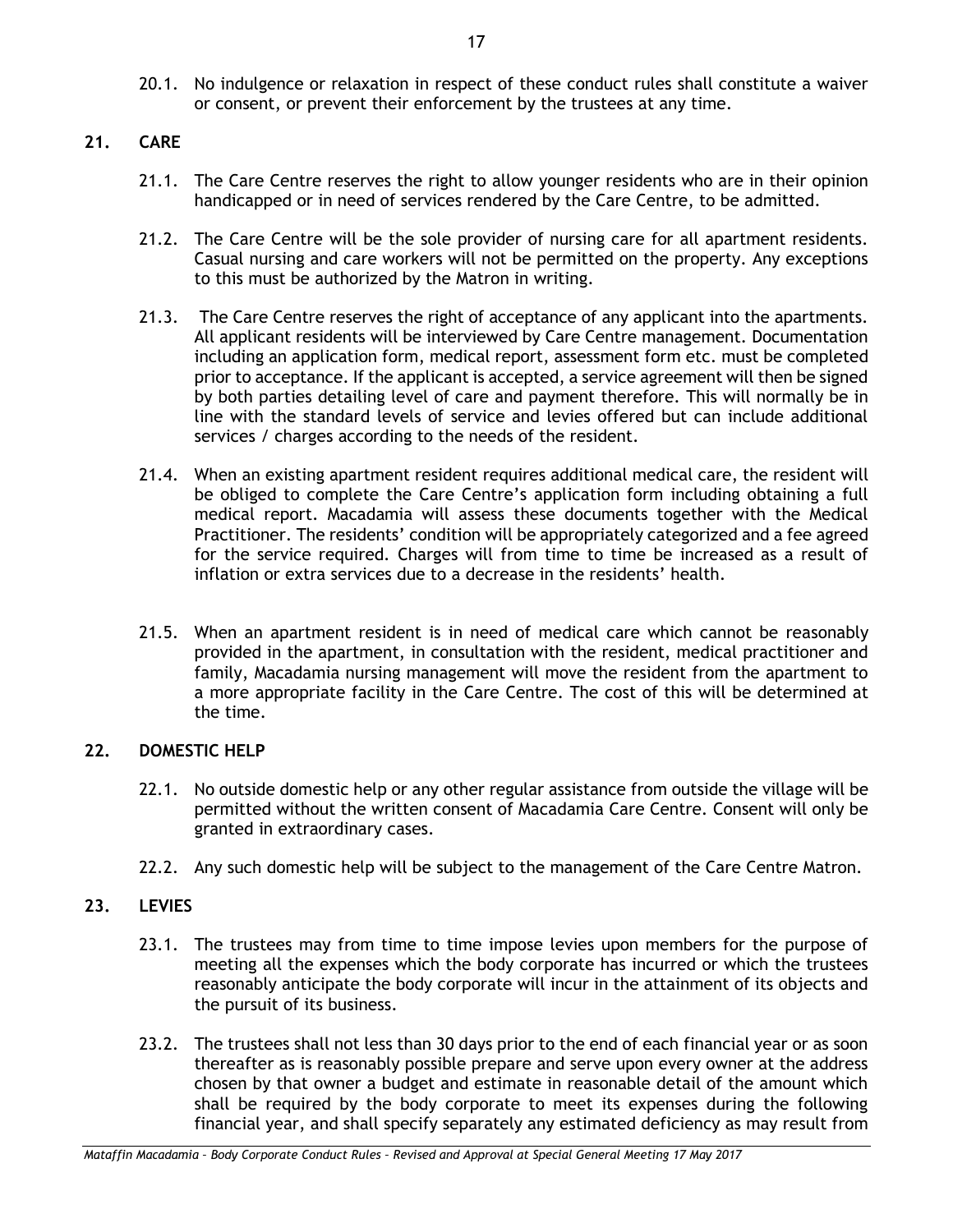the preceding year. The trustees may include in such estimates an amount to be held in reserve to meet anticipated expenditure not of an annual nature.

- 23.3. Every annual levy shall be payable in equal monthly installments due in advance on the first day of each and every month. The levy can be paid by debit order or such other electronic payment method as may be determined by the body corporate from time to time.
- 23.4. In the event of the trustees for any reason whatsoever failing to prepare and serve the estimate referred to in article 23.2 timeously, every member shall, until service of such estimate, continue to pay the levy previously imposed and shall, after such estimate is served, pay such levy as may be specified in the notice referred to in article 23.2.
- 23.5. The trustees may, from time to time, impose special levies upon the members in respect of all such expenses, referred to in articles 23.1 and 23.2 which are not included in any estimate made in terms of article 23.2, and may, in imposing such levies, determine the terms of payment thereof.
- 23.6. The trustees shall be empowered in addition to such other rights as the body corporate may have in law as against its members to determine the rate of interest from time to time chargeable upon arrear levies provided that such rate of interest shall not be in excess of 500 basis points above the prime overdraft rate as charged by the body corporate's bankers from time to time.
- 23.7. Any amount due by an owner by way of levy and any interest thereon shall be a debt due by that member to the body corporate. Notwithstanding that a member may cease to be such, the body corporate shall have the right to recover arrear levies and interest from that member. Further, a member on ceasing to be such, shall have no claims whatsoever on any other monies held by the body corporate whether obtained by way of a sale of body corporate assets or otherwise.
- 23.8. A transferee of a section shall on becoming an owner be liable to pay the levy then attributable to that section.
- 23.9. The levy shall be calculated by dividing the total amount budgeted for the relevant period by the participation quota of each section.
- <span id="page-20-0"></span>23.10. The participation quota is defined as follows:
- 23.10.1. The sum of the area of the owner's unit (excluding garages), patio, and courtyard as a percentage of the total area of all the registered units excluding garages but including their patios and courtyards.
- 23.11. Levies for enclosed garages, carports and shade net parking areas shall be treated in the following manner:
- 23.11.1. Enclosed garages shall attract a levy equal to 50% of the levy calculated in accordance of the participation quota as per clause [23.10;](#page-20-0)
- 23.11.2. Exclusive use carports shall attract a levy equal to 25% of the levy calculated in accordance of the participation quota as per clause [23.10;](#page-20-0) and
- 23.11.3. Allocated shade net parking bays shall attract a monthly rental as determined in the approved budget for each year.